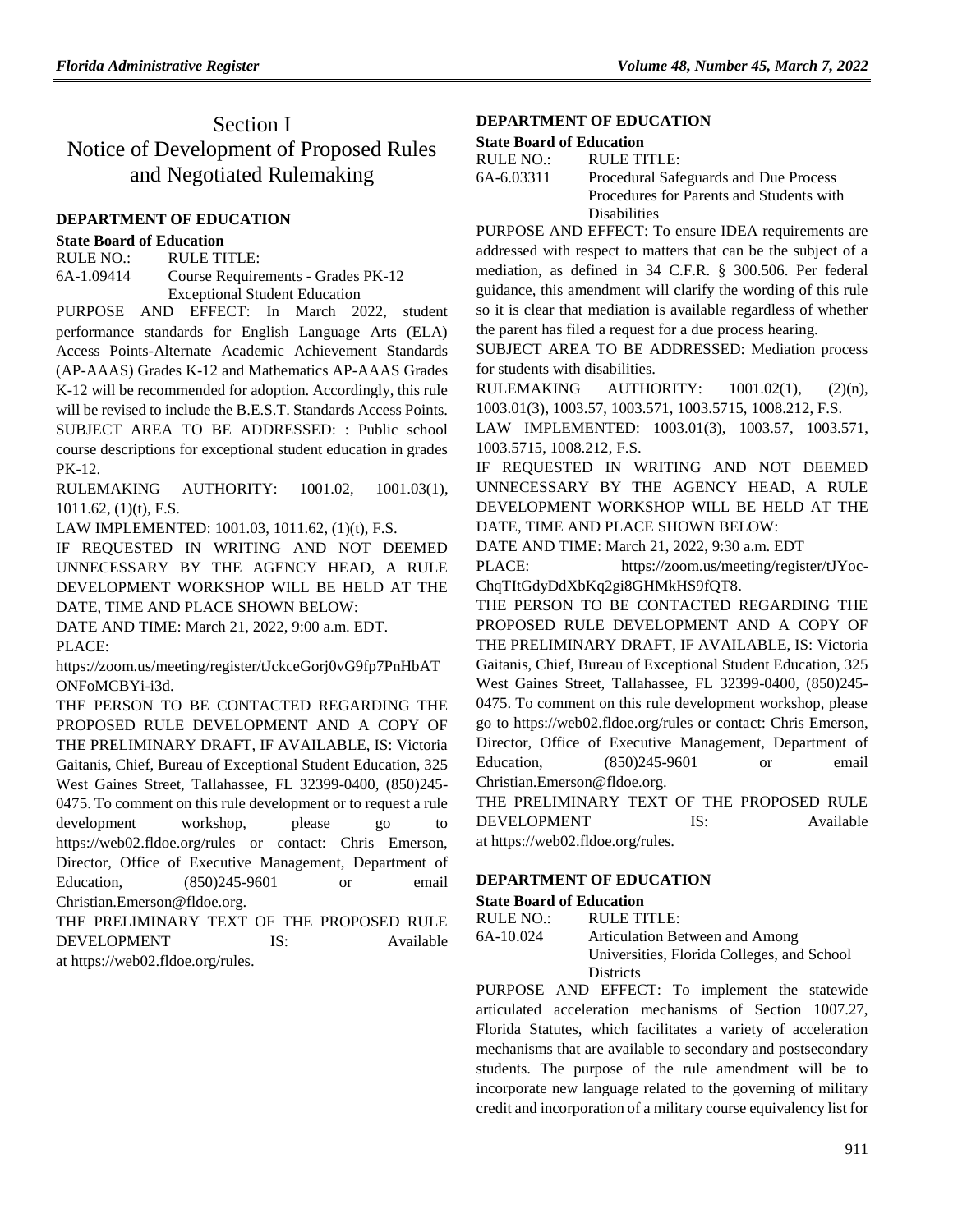use by Florida's public postsecondary institutions to award credit or clock hours for courses taken and occupations held by military service members.

SUBJECT AREA TO BE ADDRESSED: The uniform awarding of military credit through incorporation of a Statewide Credit for Military Experience Equivalency List.

RULEMAKING AUTHORITY: [1001.02\(2\)\(n\),](https://www.flrules.org/gateway/statute.asp?id=1001.02(2)(n)) [1004.096,](https://www.flrules.org/gateway/statute.asp?id=%201004.096) [1007.23\(1\),](https://www.flrules.org/gateway/statute.asp?id=%201007.23(1)) [1007.25,](https://www.flrules.org/gateway/statute.asp?id=%201007.25) [1007.27,](https://www.flrules.org/gateway/statute.asp?id=%201007.27) F.S.

LAW IMPLEMENTED: [1001.64\(8\)\(a\),](https://www.flrules.org/gateway/statute.asp?id=1001.64(8)(a)) [1004.096,](https://www.flrules.org/gateway/statute.asp?id=%201004.096) [1007.01\(2\),](https://www.flrules.org/gateway/statute.asp?id=%201007.01(2)) [1007.23,](https://www.flrules.org/gateway/statute.asp?id=%201007.23) [1007.25,](https://www.flrules.org/gateway/statute.asp?id=%201007.25) [1007.27,](https://www.flrules.org/gateway/statute.asp?id=%201007.27) F.S.

A RULE DEVELOPMENT WORKSHOP WILL BE HELD AT THE DATE, TIME AND PLACE SHOWN BELOW:

DATE AND TIME: March 21, 2022, 1:00 - 2:00 p.m. EDT PLACE:

https://attendee.gotowebinar.com/register/4570033640895816 972.

THE PERSON TO BE CONTACTED REGARDING THE PROPOSED RULE DEVELOPMENT AND A COPY OF THE PRELIMINARY DRAFT, IF AVAILABLE, IS: Elizabeth Moya, Assistant Vice Chancellor, Articulation & Career Education Policy, elizabeth.moya@fldoe.org. To comment on this rule development workshop, please go to https://web02.fldoe.org/rules or contact: Chris Emerson, Director, Office of Executive Management, Department of Education, (850)245-9601 or email Christian.Emerson@fldoe.org.

THE PRELIMINARY TEXT OF THE PROPOSED RULE DEVELOPMENT IS: Will be available prior to workshop at https://web02.fldoe.org/rules.

### **[DEPARTMENT OF EDUCATION](https://www.flrules.org/gateway/department.asp?id=6)**

### **[Division of Early Learning](https://www.flrules.org/gateway/organization.asp?id=1044)**

RULE NO.: RULE TITLE:

[6M-8.702](https://www.flrules.org/gateway/ruleNo.asp?id=6M-8.702) Removal From Voluntary Prekindergarten Education Program Eligibility

PURPOSE AND EFFECT: The proposed revisions update the rule to conform to legislative changes.

SUBJECT AREA TO BE ADDRESSED: Removal of VPK Provider eligibility.

RULEMAKING AUTHORITY: [1002.79,](https://www.flrules.org/gateway/statute.asp?id=1002.79) F.S.

LAW IMPLEMENTED: [1002.55\(6\),](https://www.flrules.org/gateway/statute.asp?id=1002.55(6)) [1002.61\(10\)\(b\),](https://www.flrules.org/gateway/statute.asp?id=%201002.61(10)(b)) [1002.63\(9\)\(b\),](https://www.flrules.org/gateway/statute.asp?id=%201002.63(9)(b)) [1002.68\(5\)\(c\)-\(d\),](https://www.flrules.org/gateway/statute.asp?id=%201002.68(5)(c)-(d)) [1002.73\(3\)\(c\),](https://www.flrules.org/gateway/statute.asp?id=%201002.73(3)(c)) F.S.

A RULE DEVELOPMENT WORKSHOP WILL BE HELD AT THE DATE, TIME AND PLACE SHOWN BELOW:

DATE AND TIME: March 21, 2022, 1:00 - 2:00 p.m., EST March 21, 2022, 3 - 4:00 p.m., EST

PLACE: Find GoToWebinar link at, http://www.floridaearlylearning.com/statewide-

initiatives/proposed-rules.

Pursuant to the provisions of the Americans with Disabilities Act, any person requiring special accommodations to participate in this workshop/meeting is asked to advise the agency at least 7 days before the workshop/meeting by contacting: Cassandra Jackson, 250 Marriott Drive, Tallahassee, FL 32399, Telephone: (850)717-8583. If you are hearing or speech impaired, please contact the agency using the Florida Relay Service, 1(800)955-8771 (TDD) or 1(800)955- 8770 (Voice).

THE PERSON TO BE CONTACTED REGARDING THE PROPOSED RULE DEVELOPMENT AND A COPY OF THE PRELIMINARY DRAFT, IF AVAILABLE, IS: Cassandra Jackson, 250 Marriott Drive, Tallahassee, FL 32399, Telephone: (850)717-8583 or email: Cassandra.Jackson@oel.myflorida.com.

THE PRELIMINARY TEXT OF THE PROPOSED RULE DEVELOPMENT IS: Will be made available prior to the rule workshops on the Division of Early Learning website at: [http://www.floridaearlylearning.com/statewide\\_initiatives/law](http://www.floridaearlylearning.com/statewide_initiatives/laws_and_rules/proposed_rules.aspx) s and rules/proposed rules.aspx.

#### **[DEPARTMENT OF ENVIRONMENTAL PROTECTION](https://www.flrules.org/gateway/department.asp?id=62)**

| <b>RULE NOS.:</b> | <b>RULE TITLES:</b>                                |
|-------------------|----------------------------------------------------|
| 62-41.400         | Outstanding Florida Springs, Scope of Rule         |
| 62-41.401         | <b>Outstanding Florida Springs, Conditions for</b> |
|                   | <b>Issuance of Permits</b>                         |
| 62-41.402         | Outstanding Florida Springs, Uniform               |
|                   | Definition of Harmful to the Water                 |
|                   | Resources of the Area                              |

PURPOSE AND EFFECT: Section 373.219, F.S., requires that, for Outstanding Florida Springs, the department to adopt uniform rules for issuing permits which prevent groundwater withdrawals that are harmful to the water resources and a uniform definition of the term "harmful to the water resources" to provide water management districts with minimum standards necessary to be consistent with the overall water policy of the state for Outstanding Florida Springs. The rule may affect consumptive use applicants in all five water management districts.

SUBJECT AREA TO BE ADDRESSED: For Outstanding Florida Springs, the Department's rulemaking effort will create uniform rules for issuing permits which prevent groundwater withdrawals that are harmful to the water resources and a uniform definition of the term "harmful to the water resources." "Outstanding Florida Spring" includes all historic first magnitude springs, including their associated spring runs, and the following additional springs, including their associated spring runs: De Leon Springs; Peacock Springs; Poe Springs; Rock Springs; Wekiwa Springs; and Gemini Springs. The term does not include submarine springs or river rises.

RULEMAKING AUTHORITY: [373.026,](https://www.flrules.org/gateway/statute.asp?id=373.026) [373.219,](https://www.flrules.org/gateway/statute.asp?id=%20373.219) [373.813,](https://www.flrules.org/gateway/statute.asp?id=%20373.813) FS.

LAW IMPLEMENTED: [373.219,](https://www.flrules.org/gateway/statute.asp?id=373.219) [373.223,](https://www.flrules.org/gateway/statute.asp?id=%20373.223) [373.802,](https://www.flrules.org/gateway/statute.asp?id=%20373.802) FS.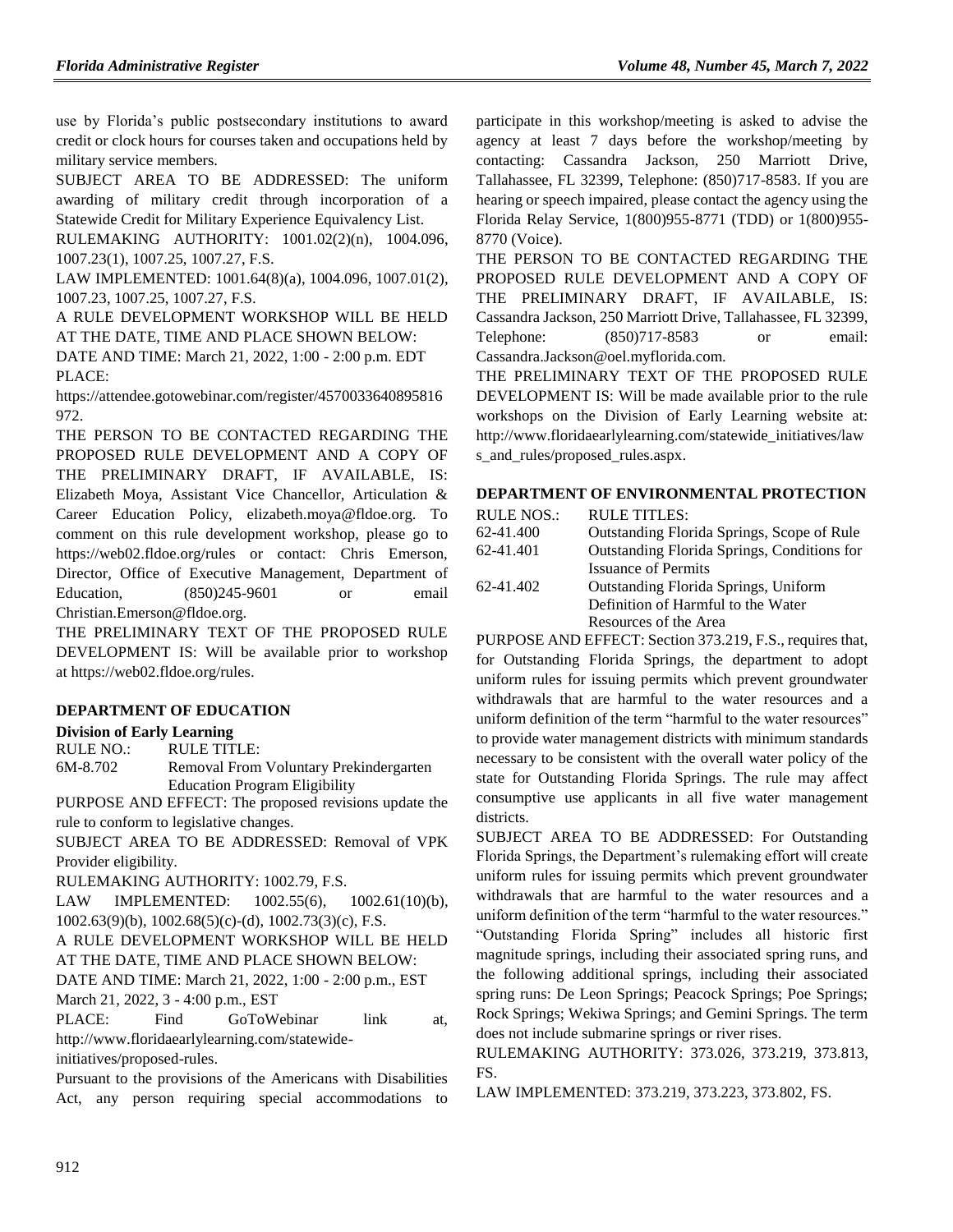# A RULE DEVELOPMENT WORKSHOP WILL BE HELD AT THE DATE, TIME AND PLACE SHOWN BELOW:

DATE AND TIME: March 21, 2022, 10:00 am Eastern Time. PLACE: Southeastern Livestock Pavilion (SELP) Auditorium, South Hall, 2232 NE Jacksonville Rd, Ocala, FL 34470.

This workshop will also be broadcast via webinar. To sign up for the webinar, please register in advance at https://attendee.gotowebinar.com/register/1934676892420216 332

Pursuant to the provisions of the Americans with Disabilities Act, any person requiring special accommodations to participate in this workshop/meeting is asked to advise the agency at least 5 days before the workshop/meeting by contacting: Stefani Weeks, 3900 Commonwealth Boulevard, Mail Station 46, Tallahassee, Florida 32399, 850-245-3139, Stefani.Weeks@FloridaDEP.gov. If you are hearing or speech impaired, please contact the agency using the Florida Relay Service, 1(800)955-8771 (TDD) or 1(800)955-8770 (Voice).

THE PERSON TO BE CONTACTED REGARDING THE PROPOSED RULE DEVELOPMENT AND A COPY OF THE PRELIMINARY DRAFT, IF AVAILABLE, IS: Stefani Weeks, 3900 Commonwealth Boulevard, Mail Station 46, Tallahassee, Florida 32399, (850)245-3139, Stefani.Weeks@FloridaDEP.gov or by visiting https://floridadep.gov/water-policy/water-

policy/content/outstanding-florida-springs-ofs.

THE PRELIMINARY TEXT OF THE PROPOSED RULE DEVELOPMENT IS AVAILABLE AT NO CHARGE FROM THE CONTACT PERSON LISTED ABOVE.

# Section II Proposed Rules

### **[DEPARTMENT OF EDUCATION](https://www.flrules.org/gateway/department.asp?id=6)**

### **[State Board of Education](https://www.flrules.org/gateway/organization.asp?id=195)**

RULE NO.: RULE TITLE: [6A-10.084](https://www.flrules.org/gateway/ruleNo.asp?id=6A-10.084) Disqualification List

PURPOSE AND EFFECT: To create a Disqualification List and provide instructions for reporting persons to the Department for inclusion on the list. The Disqualification List will contain persons who have committed offenses listed in s. 1012.315, F.S., or engaged in sexual misconduct with a student, as well as persons who have operated or owned an educational institution which has been operated contrary to the health, safety or welfare of the public. The purpose is also to set forth the instructions for seeking removal from the list, as well describing the criteria for removal from the list. The purpose of the rule is also to incorporate by reference a form affidavit for use by school districts when a person is terminated or resigns in lieu of termination.

SUMMARY: The rule defines sexual misconduct with a student and requires reporting entities to provide notice to persons submitted to the Department of the consequences of inclusion on the list. The rule requires school districts, the Educational Practices Commission (EPC) and the Commissioner of Education to issue a final order under chapter 120, in order to submit a person to the list. The rule requires charter schools and private schools which accept student receiving a scholarship under chapter 1002, F.S., to adopt procedures and to issue a final report before submitting a person for inclusion on the list. The rule requires reporting to a specific site, and based upon the five different reporting entities (school districts, charter schools, private schools, EPC and the Commissioner) the rule describes the information needed in order to report a person for inclusion on the list, and incorporates forms that must be used to report a person for inclusion on the list. The rule also describes the information needed to request removal from the list and the criteria for determining whether to remove a person from the list.

### SUMMARY OF STATEMENT OF ESTIMATED REGULATORY COSTS AND LEGISLATIVE RATIFICATION:

The Agency has determined that this will not have an adverse impact on small business or likely increase directly or indirectly regulatory costs in excess of \$200,000 in the aggregate within one year after the implementation of the rule. A SERC has been prepared by the Agency.

The Department intends to implement the rule with existing staff. Whether or not costs related to removal from the list will result in the need for additional staff is unknown at this time and would likely occur several years in the future. School districts could incur additional costs due to the requirement for a final order before reporting a person to the list. Charter and private schools could incur additional costs as a result of the requirement to adopt and implement procedures for issuing a final report as set forth in subsection (6) and (7) of the proposed rule before reporting a person to the list. During a rule workshop, concerns were raised about one aspect of those procedures, namely, the requirement for charter schools and private schools to employ a certified arbitrator where a person contested placement on the list. In response, the requirement was removed from the proposed rule and replaced with the requirement for a determination by a neutral person. This more flexible requirement should minimize cost to these reporting entities, while still protecting persons from the risk of improper placement on the list.

The Agency has determined that the proposed rule is not expected to require legislative ratification based on the statement of estimated regulatory costs or if no SERC is required, the information expressly relied upon and described herein: The adverse impact or regulatory cost of this proposed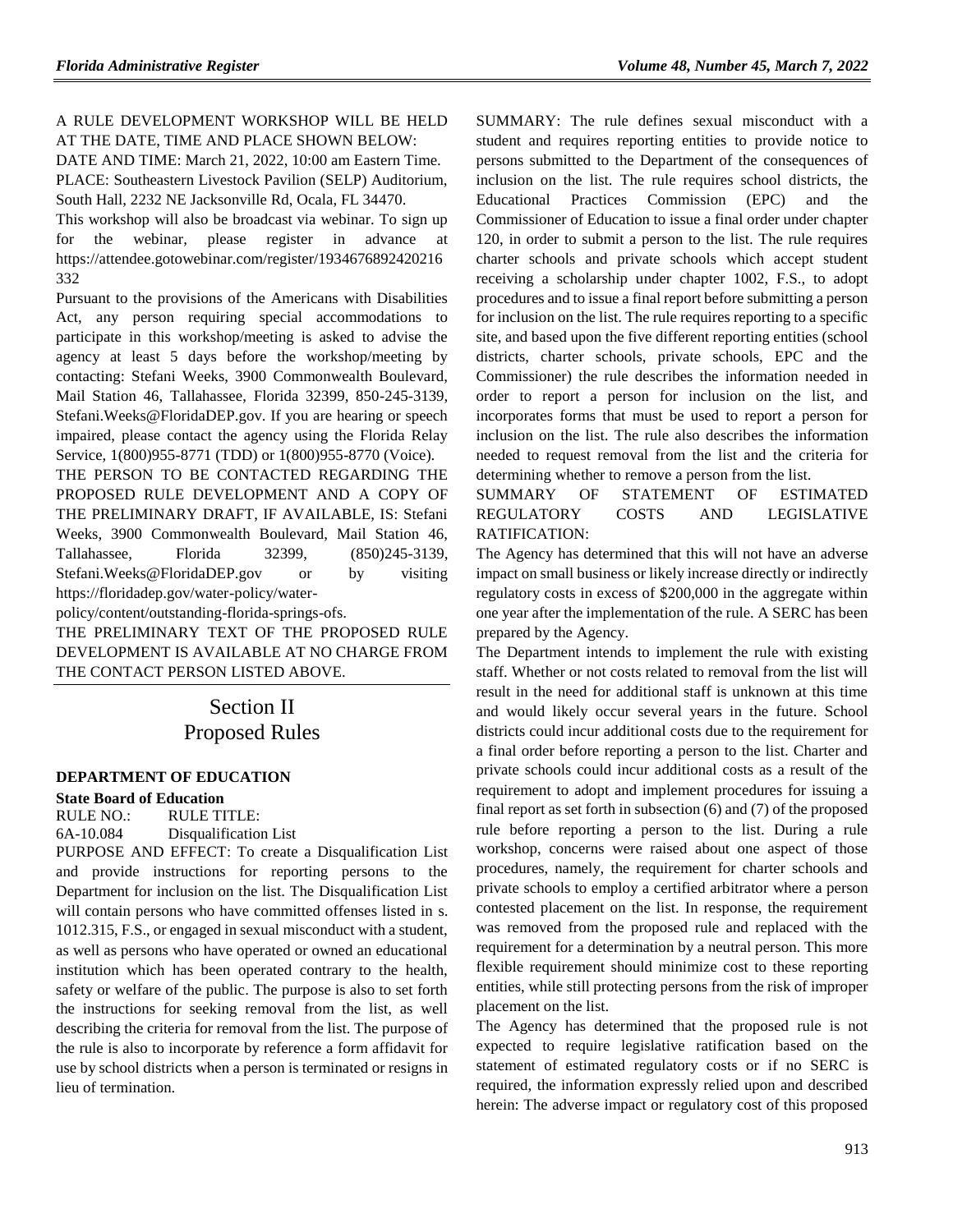rule, if any, is not expected to exceed any of the economic criteria set forth in Section 120.541(2)(a), F.S. and will not require legislative ratification.

Any person who wishes to provide information regarding a statement of estimated regulatory costs, or provide a proposal for a lower cost regulatory alternative must do so in writing within 21 days of this notice.

RULEMAKING AUTHORITY:  $1001.02(1)$ ,  $(2)(n)$ , [1001.10\(4\)\(d\),](https://www.flrules.org/gateway/statute.asp?id=%201001.10(4)(d)) [1012.31\(2\)\(a\),](https://www.flrules.org/gateway/statute.asp?id=%201012.31(2)(a)) F.S.

LAW IMPLEMENTED: [1001.10\(4\)\(b\),](https://www.flrules.org/gateway/statute.asp?id=1001.10(4)(b)) [1012.31\(2\)\(a\),](https://www.flrules.org/gateway/statute.asp?id=%201012.31(2)(a)) F.S.

A HEARING WILL BE HELD AT THE DATE, TIME AND PLACE SHOWN BELOW:

DATE AND TIME: March 30, 2022, 9:00 a.m.

PLACE: Collier County School Board Office, 5775 Osceola Trail, Naples, Florida 34109.

THE PERSON TO BE CONTACTED REGARDING THE PROPOSED RULE IS: Randy Kosec, Jr., Chief, Office of Professional Practices Services, 325 West Gaines Street, Suite #224, Tallahassee, Florida 32399, (850)245-0438.

THE FULL TEXT OF THE PROPOSED RULE IS:

#### **6A-10.084 Disqualification List.**

(1) Purpose. The purpose of this rule is to set forth the criteria for placement on the Disqualification List and removal from the list, as well as the responsibilities of entities that report persons for inclusion on the list.

(2) Definitions. In this rule, the terms are defined as follows:

(a) "Applicant" means a person who is applying for an initial athletic coaching, temporary or professional certificate, as provided in subparagraph  $(1)(a)1$ . of Rule 6A-4.0012, F.A.C.;

(b) "Clear and convincing evidence or material" means evidence relied upon at hearing, or the material or information relied upon in the absence of a hearing, such as videos, witness statements, and admissions, is of such weight and credibility that they produce a firm belief, without hesitancy of a fact;

(c) "Commissioner" means the Commissioner of Education as set forth in section (s.) 1001.10, Florida Statutes (F.S.);

(d) "Conviction" means an adjudication of guilt by a court, after a determination of guilt by verdict or a plea of guilt; as well as where a person is found guilty, plead guilty or plead nolo contendere and adjudication of guilt is withheld;

(e) "Covered position" means a position held by instructional personnel, administrative personnel and educational support persons, as defined by s.  $1012.01(2)$ ,  $(3)$ and (6), F.S., and as determined by the employing school district, charter school or private scholarship school;

(f) "Department" means the Department of Education;

(g) "Education Practices Commission" (EPC) means the commission established under s. 1012.79, F.S.;

(h) "Educator certificate" means any certificate awarded under s. 1012.55, F.S., and identified in Rule 6A-4.002, F.A.C.;

(i) "Employment" or "employed" means any person performing services in a covered position for a school district, charter school or private scholarship school, regardless of whether the person is hired and paid directly by the district, charter school or private scholarship school, or hired and paid through a contract the school district, charter school or private scholarship school has with a third party;

(j) "Private scholarship school" means a school participating in an educational scholarship program established in chapter 1002, F.S.;

(k) "Reporting entity" means the following entities that report a person for the Disqualification List: a school district, charter school, private scholarship school, the EPC and the Commissioner;

(l) "Resigned in lieu of termination" means the voluntary separation or retirement by the employee after receiving any notice, whether formal or informal, that the school district intends to dismiss or seek removal of the employee for circumstances that constitute cause, or resignation or retirement by the employee while under investigation for sexual misconduct with a student;

(m) "Separated due to termination" means termination of the employment relationship by the school district for cause. It does not include non-renewal of a professional, annual or probationary contract unrelated to cause, to a workforce reduction or to another separation instituted by a school district unrelated to cause; and

(n) "Sexual misconduct with a student" means any behavior or act, whether physical, verbal or electronic, by a person in a covered position with a prekindergarten through 12th grade student, regardless of the age or consent of the student, which is intended to erotically stimulate either person or which is likely to cause such stimulation. Examples of sexual misconduct with a student may include all of the following conduct:

1. Making lewd or lascivious remarks to a student or performing such acts in the presence of a student;

2. Kissing a student, intentionally touching a student's breast(s) or sexual organs, regardless of whether the student is clothed;

3. Sending, providing or exchanging nude or semi-nude pictures with a student or a request for the same; and

4. Any attempt to engage, or offer to engage, a student in any behavior or act which would constitute sexual misconduct with a student, if completed.

(3) The Roles of the Department and Reporting Entities.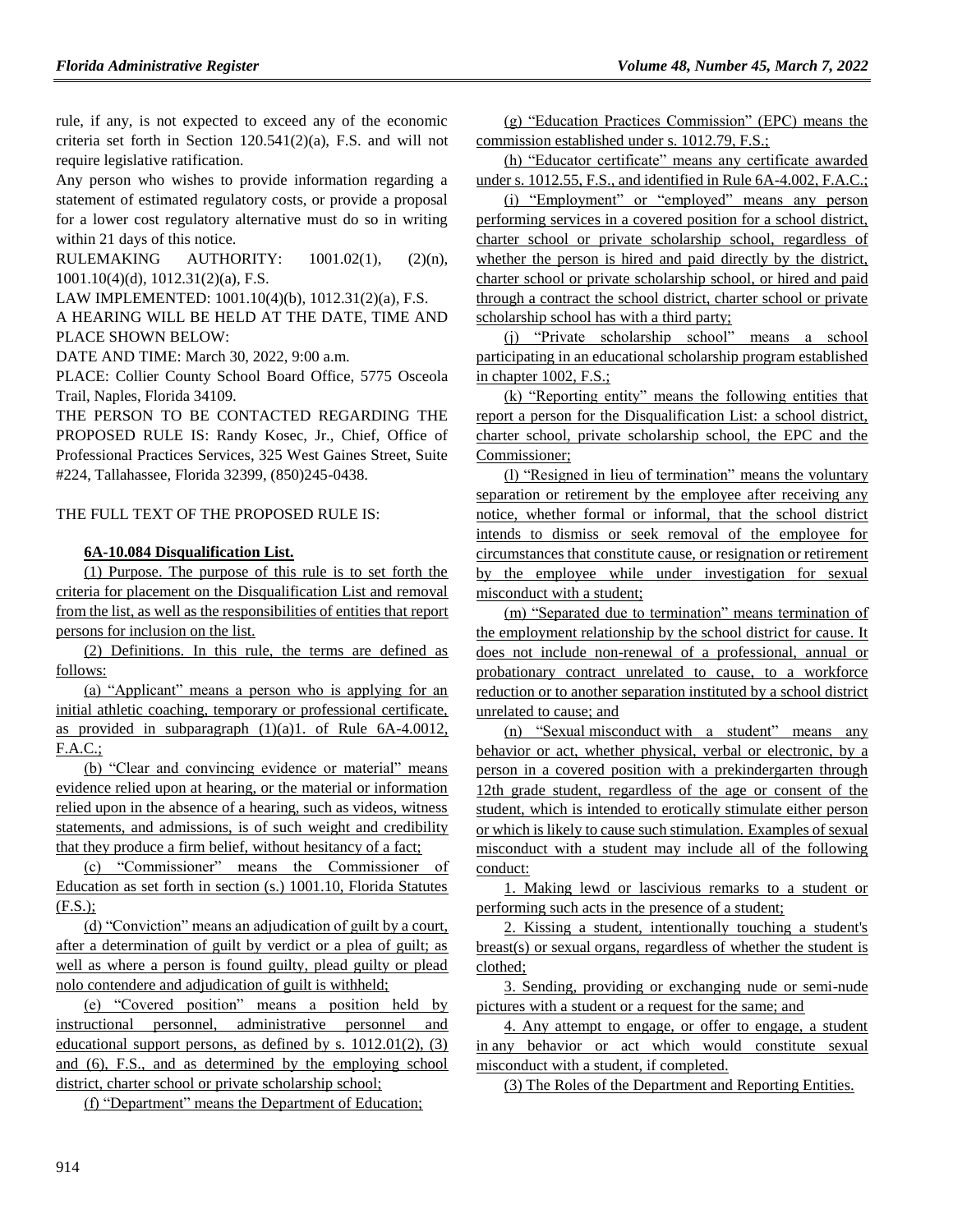(a) The Disqualification List serves as an employment screening resource for school districts, charter schools and private scholarship schools, along with the Department's Teacher Certification Database referenced in s. 1001.10(5), F.S.

(b) It is the responsibility of a reporting entity to:

1. Ensure that only persons subject to the list as set forth in this rule are submitted to the Department for placement on the Disqualification List;

2. Designate a person responsible for providing information and responding to Department inquiries related to the Disqualification List; and

3. Provide written notice to any person submitted for inclusion on the Disqualification List of the following statement:

ANY PERSON ON THE DISQUALIFICATION LIST MAINTAINED BY THE FLORIDA DEPARTMENT OF EDUCATION UNDER S. 1001.10(4), F.S., MAY NOT SERVE OR APPLY TO SERVE AS AN EMPLOYEE OR CONTRACTED PERSONNEL AT A PUBLIC SCHOOL OR PRIVATE SCHOOL THAT PARTICIPATES IN A STATE SCHOLARSHIP PROGRAM UNDER CHAPTER 1002, F.S. A PERSON WHO KNOWINGLY VIOLATES THIS PROVISION COMMITS A FELONY OF THE THIRD DEGREE, PUNISHABLE AS PROVIDED IN S. 775.082, F.S., OR S. 775.083, F.S.

(c) It is the responsibility of the Department to:

1. Host the site for the Disqualification List and serve as the administrator for the list;

2. Notify reporting entities of any additional information needed in order for the Department to include a person on the list; and

3. Consider requests for removal from the list in accordance with subsection (9) of this rule.

(d) The Department, as the List Administrator, will not reweigh the underlying facts which results in placement of a person on the list as a result of action by a reporting entity.

(4) Reporting Requirements for Final Order or Report.

(a) In order for a person to be included on the Disqualification List, reporting entities must issue a final order or report as described in this subsection.

1. Where the reporting entity is a school district, the EPC or the Commissioner, a final order, issued under the provisions of chapter 120, F.S., must be issued.

2. Where the reporting entity is a charter school, in order to submit a person for inclusion on the Disqualification List, the governing authority of the school must issue and maintain a written report adopted in accordance with the procedures set forth in subsection (7) of this rule.

3. Where the reporting entity is a private scholarship school, in order to submit a person for inclusion on the Disqualification List, the governing authority of the school must issue and maintain a written report adopted in accordance with the procedures set forth in subsection (6) of this rule.

(b) In order for a school district, charter school or private scholarship school to report a person for inclusion on the Disqualification List, the final order or report must include the following information:

1. A determination that the person is ineligible for employment with the entity;

2. This determination is based upon a finding, supported by clear and convincing evidence or material, that the person committed either sexual misconduct with a student, as defined by this rule, or has been convicted, as defined by this rule, of one of the crimes listed in s. 1012.315, F.S.; and

3. The sexual misconduct or crime occurred on or after June 1, 2022, while the person was employed by the reporting entity in a covered position.

(c) In order for the Commissioner to report a person for inclusion on the Disqualification List, the final order must include the following information:

1. The authority to own or operate a private school in this state is permanently denied or revoked on or after June 1, 2022; and

2. This action is based upon a finding, supported by clear and convincing evidence or material, that the person, while in the capacity of an owner or operator of an educational institution, is operating or has operated an educational institution in a manner contrary to the health, safety or welfare of the public.

(d) In order for the EPC to report a person who holds an educator certificate for inclusion on the Disqualification List, the final order must include the following information:

1. The ability of the person to hold an educator certificate is permanently denied or revoked on or after June 1, 2022;

2. This penalty is based upon a finding, supported by clear and convincing evidence or material, that the person committed either sexual misconduct with a student, as defined by this rule, or has been convicted, as defined by this rule, of one of the crimes listed in s. 1012.315, F.S.; and

3. The sexual misconduct or crime occurred on or after June 1, 2022.

(e) In order for the EPC to report a person who is an applicant for an educator certificate, as defined in this rule, for inclusion on the Disqualification List, the final order must include the following information:

1. A determination that the person is ineligible for an educator certificate, made on or after June 1, 2022; and

2. This determination is based upon a finding, supported by clear and convincing evidence or material, that the person committed either sexual misconduct with a student, as defined by this rule, or has been convicted, as defined by this rule, of one of the crimes listed in s. 1012.315, F.S.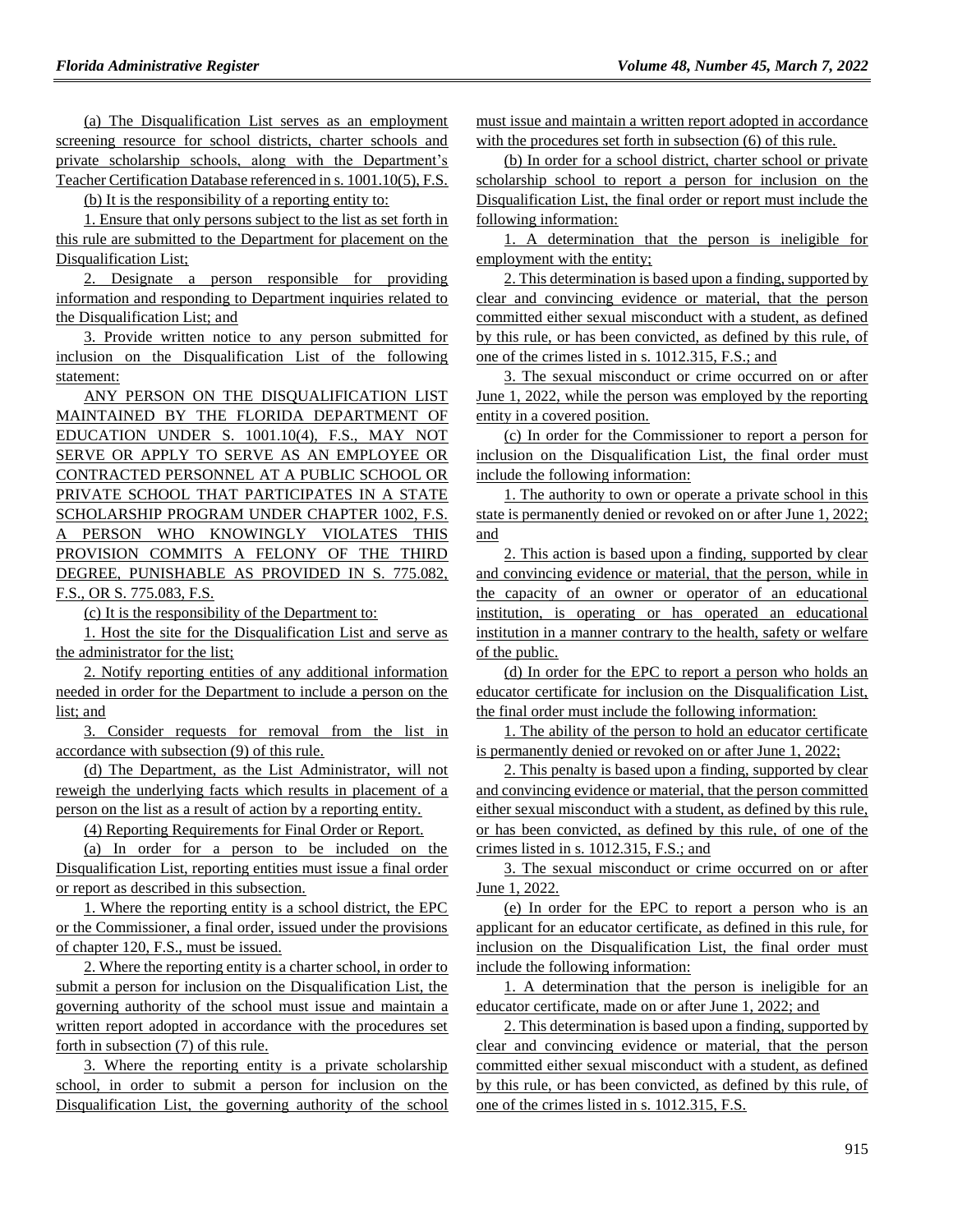(5) Reporting a Person for the Disqualification List. In order to submit a person for the Disqualification List, all reporting entities must utilize the online reporting tool accessible at http://fldoe.org/disqualificationlist and provide the following information:

(a) The name, date of birth and last four numbers of the social security number of the person to be included on the list;

(b) The date and number of the final order or report;

(c) The information that must be included in the final order or report, as set forth in paragraphs  $(4)(b) - (e)$ , of this rule; and

(d) Confirmation that the person was provided written notice of the consequence of placement on the Disqualification List, as set forth in the capitalized language found in subparagraph  $(3)(b)3$ . of this rule.

(6) Procedures Specific to Private Scholarship Schools. In order to ensure that any person submitted for inclusion on the Disqualification List by a private scholarship school receives a level of process comparable to persons submitted by a school district, prior to submission of a person for the list, the school or its governing authority must adopt procedures which, at a minimum, provide:

(a) Notice to the individual that the school intends to submit the person for inclusion on the Disqualification List;

(b) Notice of the opportunity to contest the intended action and the procedures for doing so;

(c) The opportunity for a determination by a neutral person where the intended action is contested;

(d) Issuance of a written report that includes the information and findings which caused the person to be included on the Disqualification List, as described in paragraph  $(4)(b)$  of this rule;

(e) Notice to any individual submitted for inclusion on the Disqualification List of the consequences of inclusion on the list, as found in the capitalized language set forth in subparagraph (3)(b)3. of this rule; and

(f) For permanently maintaining records related to the determination to submit a person for inclusion on the Disqualification List.

(7) Procedures Specific to Charter Schools. In order to ensure that any person submitted for inclusion on the Disqualification List by a charter school receives a level of process comparable to persons submitted by a school district, prior to submission of a person for the list, the school or its governing authority must adopt procedures which, at a minimum, provide:

(a) Notice to the individual that the school intends to submit the person for inclusion on the Disqualification List;

(b) Notice of the opportunity to contest the intended action and the procedures for doing so;

(c) The opportunity for a determination by a neutral person where the intended action is contested;

(d) Issuance of a written report that includes the information and findings which caused the person to be included on the Disqualification List, as described in paragraph  $(4)(b)$  of this rule;

(e) Notice to any individual submitted for inclusion on the Disqualification List of the consequences of inclusion on the list, as found in the capitalized language set forth in subparagraph (3)(b)3. of this rule; and

(f) For permanently maintaining records related to the determination to submit a person for inclusion on the Disqualification List.

(8) Procedures Specific to School Districts – Affidavit of Separation.

(a) When an employee is "separated due to termination" as defined in paragraph  $(2)(m)$  in this rule or when an employee "resigned in lieu of termination" as defined in paragraph (2)(l) of this rule from a school district, the school district must complete and maintain a form entitled, Affidavit of Separation from School District Employment Due to Termination or Resignation in Lieu of Termination. This form requires the following information:

1. The separated employee's name, last four numbers of the social security number, and the date of separation;

2. The type of separation (separated due to termination or resigned in lieu of termination);

3. Whether separation is due to a report of sexual misconduct with a student by the separated employee; and

4. Details surrounding the separation.

(b) The requirement to complete an Affidavit of Separation applies regardless of whether or not the person is submitted for inclusion on the Disqualification List.

(9) Removal from Disqualification List. The process for submitting, considering and ruling upon a request for removal from the Disqualification List is set forth below.

(a) Submission of Removal Request. A request for removal may be submitted by the person included on the list or the reporting entity that submitted the person for the list and must:

1. Be in writing and submitted to the list accessible at http://fldoe.org/disqualificationlist;

2. Identify which paragraph of s.  $1001.10(4)(c)$ , F.S., is relied upon for the request for removal and provide details demonstrating the basis of removal;

3. Include a copy of the final order or report which resulted in placement on the list and the current address of the reporting entity or entities; and

4. Include certified or notarized documentary evidence supporting the request.

(b) Consideration of Removal Request. Upon receipt of a request for removal, the Department will: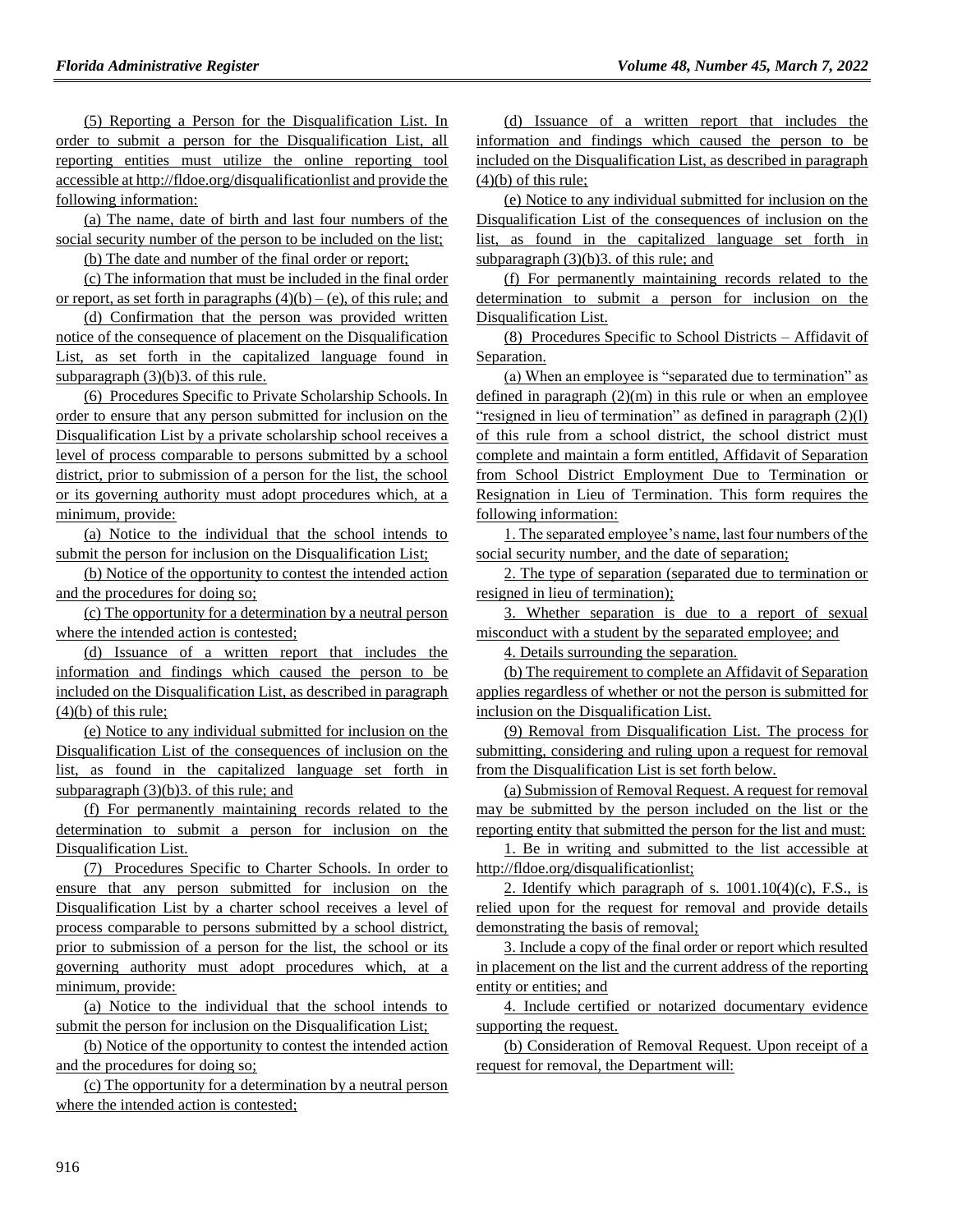1. Review the request for removal and notify the requestor of any supplemental information or documentation needed in order to process the request;

2. Provide notice to entities that reported the person for inclusion on the list, of the removal request; and

3. Provide a written decision.

(c) Department Decision on Removal Request.

1. Requests under s.  $1001.10(4)(c)1., F.S.$  (completed law enforcement investigation), and s.  $1001.10(4)(c)2$ ., F.S. (mistaken identity). Where the request demonstrates that grounds for removal as described in s.  $1001.10(4)(c)1$ . or 2., F.S., exist, the Department will grant the request for removal.

2. Requests under s.  $1001.10(4)(c)3$ , F.S. Where the employing school district, charter school or private scholarship school that submitted a person for inclusion on the Disqualification List requests removal from the list, the Department will grant the request when the request for removal demonstrates the following:

a. The person on the list is not ineligible for employment as a result of a conviction of one of the crimes listed in s. 1012.315, F.S., and is not under law enforcement investigation for one of the crimes listed in s. 1012.315, F.S.;

b. A district or school intends to employ the individual if the person is removed from the list; and

c. Good moral character and rehabilitation, considering the circumstances surrounding the misconduct, the time period that has elapsed since the misconduct, the nature of the harm to any victim, the history of employment with the reporting entity and any other circumstances relevant to character.

(10) Documents Incorporated by Reference. The following documents are incorporated by reference and may be obtained at http://fldoe.org/disqualificationlist:

(a) EPC Certification of Final Determination of Eligibility for the Disqualification List – Educator Certificate Holder, Form No. DQ-1a, effective June 1, 2022, and EPC Certification of Final Determination of Eligibility for the Disqualification List – Educator Certificate Applicant, Form No. DQ-1b, effective June 1, 2022;

(b) School District Certification of Final Determination of Eligibility for the Disqualification List, Form No. DQ-2, effective June 1, 2022;

(c) Charter School Certification of Final Determination of Eligibility for the Disqualification List, Form No. DQ-3, effective June 1, 2022;

(d) Private Scholarship School Certification of Final Determination of Eligibility for the Disqualification List, Form No. DQ-4, effective June 1, 2022;

(e) Commissioner of Education Certification of Final Determination of Eligibility for the Disqualification List, Form No. DQ-5, effective June 1, 2022;

(f) Affidavit of Separation from School District Employment Due to Termination or Resignation in Lieu of Termination, Form No. DQ-6, effective June 1, 2022.

PROPOSED EFFECTIVE DATE: JUNE 1, 2022 Rulemaking Authority  $1001.02(1)$ ,  $(2)(n)$ ,  $1001.10(4)(d)$ , 1012.31(2)(a) FS. Law Implemented 1001.10(4)(b), 1012.31(2)(a) FS. History-New

NAME OF PERSON ORIGINATING PROPOSED RULE: Randy Kosec, Jr., Chief, Office of Professional Practices Services.

NAME OF AGENCY HEAD WHO APPROVED THE PROPOSED RULE: Richard Corcoran, Commissioner, Department of Education.

DATE PROPOSED RULE APPROVED BY AGENCY HEAD: March 02, 2022

DATE NOTICE OF PROPOSED RULE DEVELOPMENT PUBLISHED IN FAR: January 18, 2022

#### **[DEPARTMENT OF HEALTH](https://www.flrules.org/gateway/department.asp?id=64)**

**[Division of Disease Control](https://www.flrules.org/gateway/organization.asp?id=334)**

RULE NO.: RULE TITLE:

[64D-3.049](https://www.flrules.org/gateway/ruleNo.asp?id=64D-3.049) Protocols for Controlling COVID-19 in School Settings

PURPOSE AND EFFECT: The proposed amendment will update the number of days that a symptomatic or COVID-19 positive student must not attend school, school-sponsored activities, or be on school property from ten days to five days.

SUMMARY: This rule addresses the general and specific protocols for controlling COVID-19 in school settings.

SUMMARY OF STATEMENT OF ESTIMATED REGULATORY COSTS AND LEGISLATIVE RATIFICATION:

The Agency has determined that this will not have an adverse impact on small business or likely increase directly or indirectly regulatory costs in excess of \$200,000 in the aggregate within one year after the implementation of the rule. A SERC has not been prepared by the Agency.

The Agency has determined that the proposed rule is not expected to require legislative ratification based on the statement of estimated regulatory costs or if no SERC is required, the information expressly relied upon and described herein: Based on the SERC checklist, this rulemaking will not have an adverse impact on regulatory costs in excess of \$1 million within five years as established in s.120.541(2)(a), F.S. Any person who wishes to provide information regarding a statement of estimated regulatory costs, or provide a proposal for a lower cost regulatory alternative must do so in writing within 21 days of this notice.

RULEMAKING AUTHORITY: [1003.22\(3\) FS.](https://www.flrules.org/gateway/cfr.asp?id=1003.22(3)%20FS) LAW IMPLEMENTED: [1003.22\(3\) FS.](https://www.flrules.org/gateway/cfr.asp?id=1003.22(3)%20FS)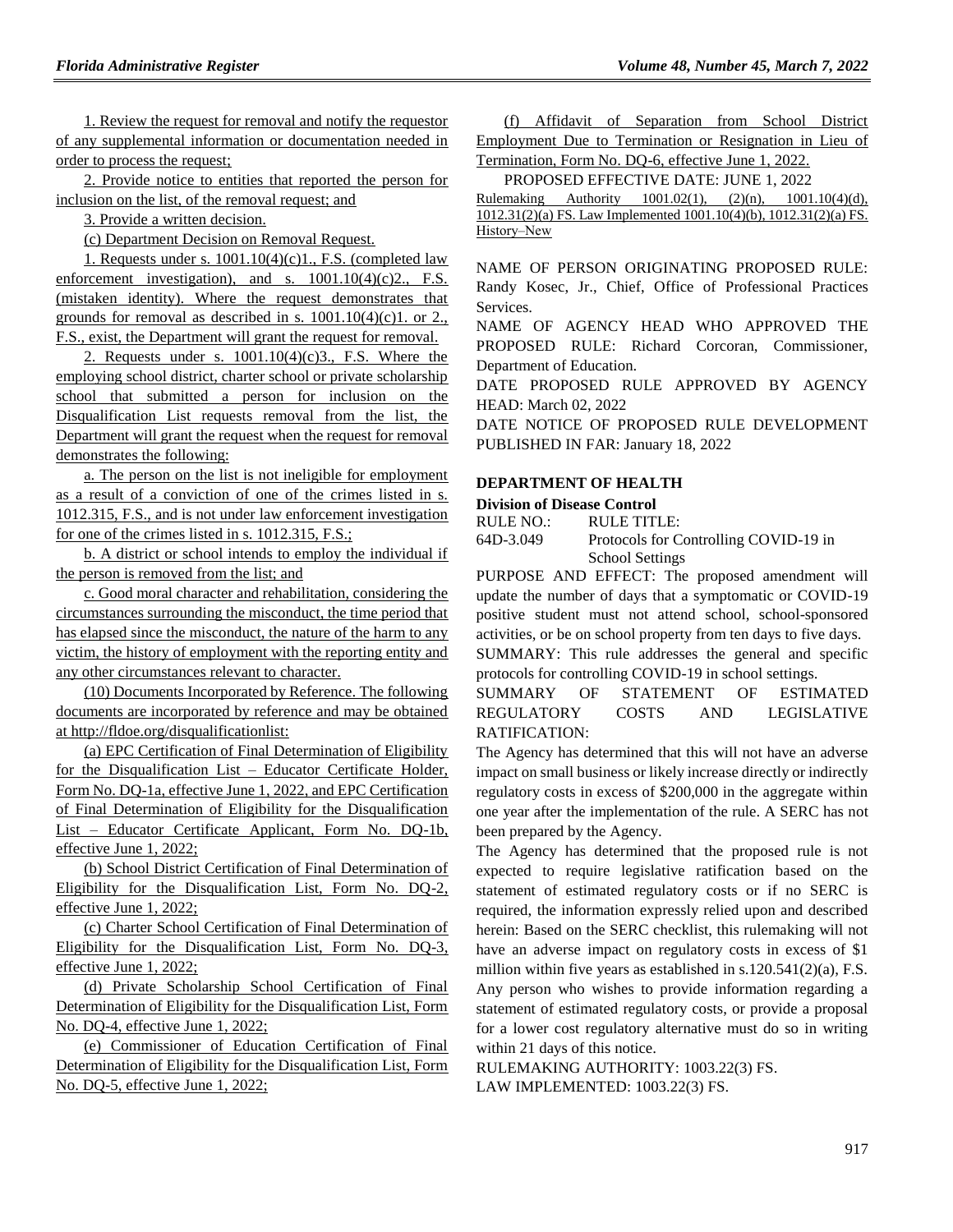IF REQUESTED WITHIN 21 DAYS OF THE DATE OF THIS NOTICE, A HEARING WILL BE SCHEDULED AND ANNOUNCED IN THE FAR.

THE PERSON TO BE CONTACTED REGARDING THE PROPOSED RULE IS: Carina Blackmore, Florida Department of Health, 4052 Bald Cypress Way, Tallahassee, Florida 32399- 1703, carina.blackmore@flhealth.gov.

THE FULL TEXT OF THE PROPOSED RULE IS:

**64D-3.049 Protocols for Controlling COVID-19 in School Settings**

(1) No change.

(2) PROTOCOLS FOR SYMPTOMATIC OR COVID-19 POSITIVE STUDENTS. Schools will ensure students experiencing any symptoms consistent with COVID-19 or who have received a positive diagnostic test for COVID-19 shall not attend school, school-sponsored activities, or be on school property until:

(a) No change.

(b) Five Ten days have passed since the onset of symptoms or positive test result, the student has had no fever for 24 hours and the student's other symptoms are improving; or

(c) No change.

Rulemaking Authority 1003.22(3) FS. Law Implemented 1003.22(3) FS. History–New 1-4-22, Amended

NAME OF PERSON ORIGINATING PROPOSED RULE: Carina Blackmore, State Epidemiologist and Director, Division of Disease Control and Health Protection

NAME OF AGENCY HEAD WHO APPROVED THE PROPOSED RULE: Joseph A. Ladapo, MD, PhD, State Surgeon General

DATE PROPOSED RULE APPROVED BY AGENCY HEAD: March 3, 2022

DATE NOTICE OF PROPOSED RULE DEVELOPMENT PUBLISHED IN FAR: February 24, 2022

# Section III

Notice of Changes, Corrections and Withdrawals

# NONE

Section IV Emergency Rules

# NONE

# Section V Petitions and Dispositions Regarding Rule Variance or Waiver

#### [WATER MANAGEMENT DISTRICTS](https://www.flrules.org/gateway/department.asp?id=40)

[Southwest Florida Water Management District](https://www.flrules.org/gateway/organization.asp?id=123)

RULE NO.: RULE TITLE:

[40D-22.201](https://www.flrules.org/gateway/ruleNo.asp?id=40D-22.201) Year-Round Water Conservation Measures

The Southwest Florida Water Management District hereby gives notice: that on March 4, 2022, the Southwest Florida Water Management District has issued an order granting a variance.

Petitioner's Name: Tallywood Condominium Association, Inc.- File Tracking No. 22-4345

Date Petition Filed: February 1, 2022

Rule No.: 40D-22.201, F.A.C.

Nature of the rule for which variance or waiver was sought: Lawn and landscape irrigation

Date Petition Published in the Florida Administrative Register February 17, 2022

General Basis for Agency Decision: Petitioner demonstrated substantial hardship and proposed an alternative means of achieving the purpose of the statute implemented by the rule.

A copy of the Order or additional information may be obtained by contacting: Talia Paolillo, 7601 US Highway 301, Tampa, Florida 33637, 1(813)985-7481 x. 6117, water.variances@watermatters.org. (T2022001-2).

[DEPARTMENT OF BUSINESS AND PROFESSIONAL](https://www.flrules.org/gateway/department.asp?id=61)  [REGULATION](https://www.flrules.org/gateway/department.asp?id=61)

[Construction Industry Licensing Board](https://www.flrules.org/gateway/organization.asp?id=274)

RULE NO.: RULE TITLE:

[61G4-16.005D](https://www.flrules.org/gateway/ruleNo.asp?id=61G4-16.005)uration of Validity

The Construction Industry Licensing Board hereby gives notice: of the issuance of an Order regarding the Petition for Variance or Waiver, filed on June 8, 2021, by Michael Christopher Hoffman. The Notice of Petition for Variance or Waiver was published in Vol. 47 No. 179, of the September 15, 2021, Florida Administrative Register. Petitioner sought a variance from or a waiver of Rule 61G4-16.005, F.A.C., regarding certification, a passing grade shall be valid only for a period of four (4) years from the date of the most recently passed portion of the exam. The Petitioner is requested the Board to grant a variance or waiver of examination scores despite the examination date of June 14, 2020. The Board considered the instant Petition at a duly noticed public meeting held on August 13, 2021, in Ponte Vedra Beach, Florida. The Board's Order, filed on February 4, 2022, grants the Petition for Variance or Waiver because the Petitioner has established that the purpose of the underlying statute has been or will be met.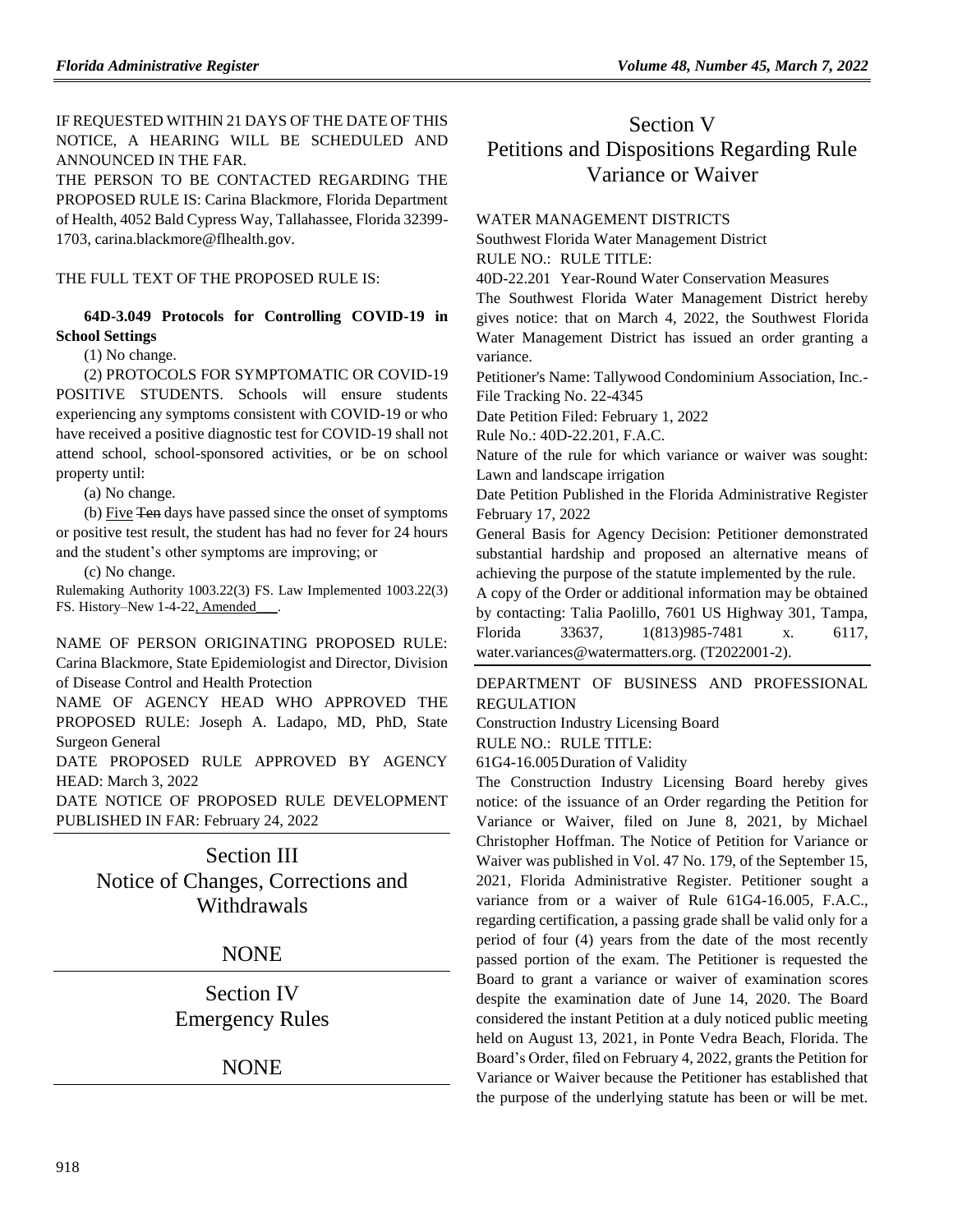The Petitioner has alleged the specific facts that would justify. The Board finds that the Petitioner has established that the Board's denial of the application, considering the Petitioner's circumstances would violate principles of fairness or impose a substantial hardship. The Petitioner's examination scores shall remain valid through June 14, 2022, as specified in Order.

A copy of the Order or additional information may be obtained by contacting: Donald Shaw, Executive Director, Construction Industry Licensing Board, 2601 Blair Stone Road, Tallahassee, Florida 32399-1039 or telephone: (850)487-1395, or by electronic mail to Donald.Shaw@myfloridalicense.com.

[DEPARTMENT OF BUSINESS AND PROFESSIONAL](https://www.flrules.org/gateway/department.asp?id=61)  [REGULATION](https://www.flrules.org/gateway/department.asp?id=61)

[Division of Hotels and Restaurants](https://www.flrules.org/gateway/organization.asp?id=249) RULE NO.: RULE TITLE: [61C-5.001](https://www.flrules.org/gateway/ruleNo.asp?id=61C-5.001) Safety Standards

The Department of Business and Professional Regulation, Division of Hotels and Restaurants, Bureau of Elevator Safety hereby gives notice: On March 4, 2022, the Division issued an order. The Final Order was in response to a Petition for an emergency Variance from Highland Beach Club Condo Assoc., filed February 16, 2022, and advertised on February 21, 2022, in Vol. 48, No. 35, of the Florida Administrative Register. No comments were received in response to the petition. The Final Order on the Petition for Variance denies the Petitioner a variance from Rule 2.2.5, ASME A17.3, 2015 edition, as adopted by Rule 61C-5.001 Florida Administrative Code that requires no pipes, air ducts, wiring, raceways, or cables not pertaining to the operation of the elevator may be installed in the machine room or machinery spaces, because the Petitioner has not demonstrated that the purpose of the underlying statute has been met and that the Petitioner would suffer a substantial hardship if required to comply with this rule (VW2022-017).

A copy of the Order or additional information may be obtained by contacting: Division of Hotels and Restaurants, Bureau of Elevator Safety, 2601 Blair Stone Road, Tallahassee, Florida 32399-1013. dhr.elevators@myfloridalicense.com.

## [DEPARTMENT OF BUSINESS AND PROFESSIONAL](https://www.flrules.org/gateway/department.asp?id=61)  [REGULATION](https://www.flrules.org/gateway/department.asp?id=61)

[Division of Hotels and Restaurants](https://www.flrules.org/gateway/organization.asp?id=249)

RULE NO.: RULE TITLE:

[61C-5.001](https://www.flrules.org/gateway/ruleNo.asp?id=61C-5.001) Safety Standards

The Department of Business and Professional Regulation, Division of Hotels and Restaurants, Bureau of Elevator Safety hereby gives notice: On March 4, 2022, the Division issued an order. The Final Order was in response to a Petition for an emergency Variance from Highland Beach Club Condo Assoc., filed February 16, 2022, and advertised on February 21, 2022, in Vol. 48, No. 35, of the Florida Administrative Register. No comments were received in response to the petition. The Final

Order on the Petition for Variance denies the Petitioner a variance from Rule 2.2.5, ASME A17.3, 2015 edition, as adopted by Rule 61C-5.001 Florida Administrative Code that requires no pipes, air ducts, wiring, raceways, or cables not pertaining to the operation of the elevator may be installed in the machine room or machinery spaces, because the Petitioner has not demonstrated that the purpose of the underlying statute has been met and that the Petitioner would suffer a substantial hardship if required to comply with this rule (VW2022-019). A copy of the Order or additional information may be obtained

by contacting: Division of Hotels and Restaurants, Bureau of Elevator Safety, 2601 Blair Stone Road, Tallahassee, Florida 32399-1013, dhr.elevators@myfloridalicense.com.

# [DEPARTMENT OF HEALTH](https://www.flrules.org/gateway/department.asp?id=64) [Board of Optometry](https://www.flrules.org/gateway/organization.asp?id=304) RULE NO.: RULE TITLE:

[64B13-4.001E](https://www.flrules.org/gateway/ruleNo.asp?id=64B13-4.001)xamination Requirements

The Board of Optometry hereby gives notice: of the issuance of an Order regarding the Petition for Waiver or Variance, which was filed on November 30, 2021, by Kristie Garcia. Petitioner was seeking a variance or waiver of subparagraph 64B13- 4.001(2)(b)1., F.A.C., entitled, "Examination Requirements" which states that pursuant to subsection 463.006(3), F.S., the Board will accept passing scores obtained on any part of the licensure examination obtained within the three (3) year period immediately preceding application for licensure or within the three (3) year period following submission of an application for licensure in Florida. The Notice was published in Volume 47, No. 239, of the Florida Administrative Register, on December 13, 2021.

The Board considered the instant Petition at a duly-noticed public teleconference meeting held December 14, 2021. During discussion of the petition, Petitioner requested that she be allowed to withdraw the petition. The Board voted to accept the withdrawal. The Board's Order was filed on December 29, 2021.

A copy of the Order or additional information may be obtained by contacting: Joe R. Baker, Jr., Acting Executive Director, Board of Optometry, 4052 Bald Cypress Way, Bin # C07, Tallahassee, Florida 32399-3257, telephone: (850)488-0595, or by electronic mail: MQA.Optometry@flhealth.gov.

### [DEPARTMENT OF HEALTH](https://www.flrules.org/gateway/department.asp?id=64) [Board of Optometry](https://www.flrules.org/gateway/organization.asp?id=304) RULE NO.: RULE TITLE:

[64B13-4.001E](https://www.flrules.org/gateway/ruleNo.asp?id=64B13-4.001)xamination Requirements

NOTICE IS HEREBY GIVEN that on March 4, 2022, the Board of Optometry, received a petition for waiver or variance filed by Gigi Rollini, Esquire, on behalf of Kristie Garcia. Petitioner is seeking a variance or waiver of subparagraph  $64B13-4.001(2)(b)1$ ., F.A.C., which states that pursuant to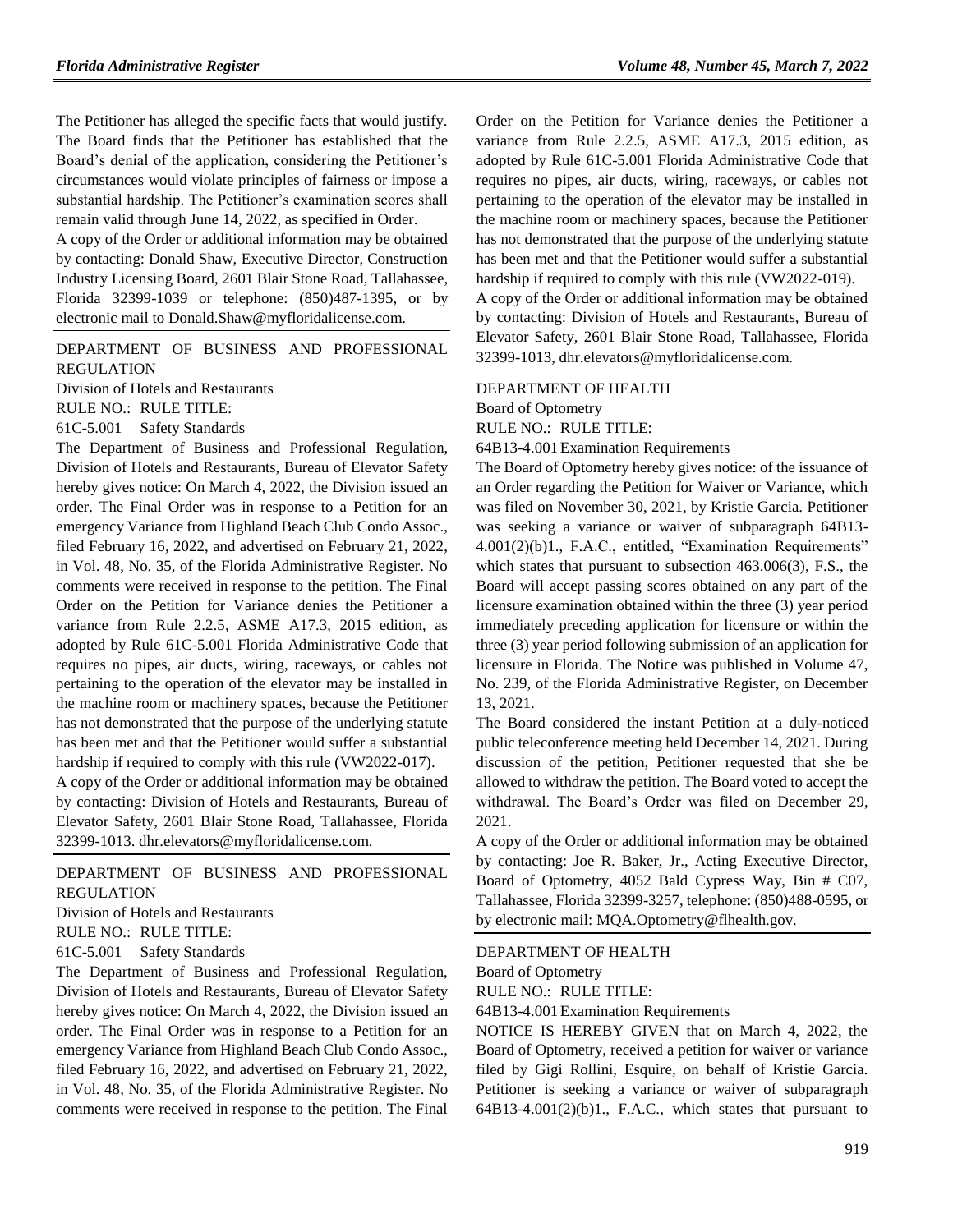subsection 463.006(3), F.S., the Board will accept passing scores obtained on any part of the licensure examination obtained within the three (3) year period immediately preceding application for licensure or within the three (3) year period following submission of an application for licensure in Florida. A copy of the Petition for Variance or Waiver may be obtained by contacting: Joe R. Baker, Jr., Acting Executive Director, Board of Optometry, 4052 Bald Cypress Way, Bin # C07, Tallahassee, Florida 32399-3257, telephone: (850)488-0595, or by electronic mail: MQA.Optometry@flhealth.gov. Comments on this petition should be filed with the Board of Optometry within 14 days of publication of this notice.

[DEPARTMENT OF HEALTH](https://www.flrules.org/gateway/department.asp?id=64)

[Board of Optometry](https://www.flrules.org/gateway/organization.asp?id=304)

RULE NO.: RULE TITLE:

[64B13-4.001E](https://www.flrules.org/gateway/ruleNo.asp?id=64B13-4.001)xamination Requirements

The Board of Optometry hereby gives notice: of the issuance of an Order regarding the Petition for Waiver or Variance, which was filed on September 21, 2021, by Sandy My Truong. Petitioner was seeking a waiver or variance from subparagraphs 64B13-4.001(1)(d)2. and 3., F.A.C., entitled, "Examination Requirements" which states in part that the licensure examination authorized in subsection 463.006(2), F.S., shall consist of four parts with one being the Florida Practical Examination. The Florida Practical Examination shall consist of three (3) tested skills and the Board requires passage of all three (3) skills on the same test attempt. The three (3) skills are Biomicroscopy, Binocular Indirect Ophthalmoscopy, Dilated Biomicroscopy and Non-Contact Fundus Lens Evaluation and are weighted equally. The passing score for each skill shall be seventy-five percent (75%) or better, and a passing score on each of the three (3) skills must be obtained on the same test attempt. The Notice was published in Volume 47, No. 191, of the Florida Administrative Register, on October 1, 2021.

The Board considered the instant Petition at a duly-noticed public gotomeeting held October 1, 2021. During discussion of the petition, Petitioner requested that she be allowed to withdraw the petition. The Board voted to accept the withdrawal. The Board's Order was filed on October 13, 2021. A copy of the Order or additional information may be obtained by contacting: Joe R. Baker, Jr., Acting Executive Director, Board of Optometry, 4052 Bald Cypress Way, Bin # C07, Tallahassee, Florida 32399-3257, telephone: (850)488-0595, or by electronic mail: MQA.Optometry@flhealth.gov.

# Section VI Notice of Meetings, Workshops and Public **Hearings**

#### [DEPARTMENT OF STATE](https://www.flrules.org/gateway/department.asp?id=1)

[Division of Arts and Culture](https://www.flrules.org/gateway/organization.asp?id=17)

The Friends of the Museums of Florida History, Inc. announces a public meeting to which all persons are invited.

DATE AND TIME: Monday, April 11, 2022, 10:00 a.m.

PLACE: R.A. Gray Building, Gallery for Innovation and the Arts (1st Floor), 500 South Bronough Street, Tallahassee, FL 32399 or by conference call. To join the call, dial 1(855)578- 6266. When prompted, enter the conference room number (373- 240-540)

GENERAL SUBJECT MATTER TO BE CONSIDERED: General Business

A copy of the agenda may be obtained by contacting: Thomas W. Robinson, Ph.D., Development and Financial Director, (850)245-6413.

Pursuant to the provisions of the Americans with Disabilities Act, any person requiring special accommodations to participate in this workshop/meeting is asked to advise the agency at least 7 days before the workshop/meeting by contacting: Thomas W. Robinson, Ph.D., Development and Financial Director, (850)245-6413. If you are hearing or speech impaired, please contact the agency using the Florida Relay Service, 1(800)955-8771 (TDD) or 1(800)955-8770 (Voice).

If any person decides to appeal any decision made by the Board with respect to any matter considered at this meeting or hearing, he/she will need to ensure that a verbatim record of the proceeding is made, which record includes the testimony and evidence from which the appeal is to be issued.

For more information, you may contact: Thomas W. Robinson, Ph.D., Development and Financial Director, (850)245-6413.

#### [DEPARTMENT OF CITRUS](https://www.flrules.org/gateway/department.asp?id=20)

The Florida Department of Citrus announces a public meeting to which all persons are invited.

DATE AND TIME: March 16, 2022, 9:00 a.m.

PLACE: Florida Department of Citrus, 605 E Main Street, Bartow, FL 33830

GENERAL SUBJECT MATTER TO BE CONSIDERED: The Commission will convene for the regularly scheduled meeting of the Florida Citrus Commission. The Commission will address issues pertaining to budget items and revisions, contracts, consumer education and engagement programs, program evaluation measurements, licensing, issues pertaining to Chapter 601, F.S., rulemaking; and any other matter addressed during regular meetings of the Commission.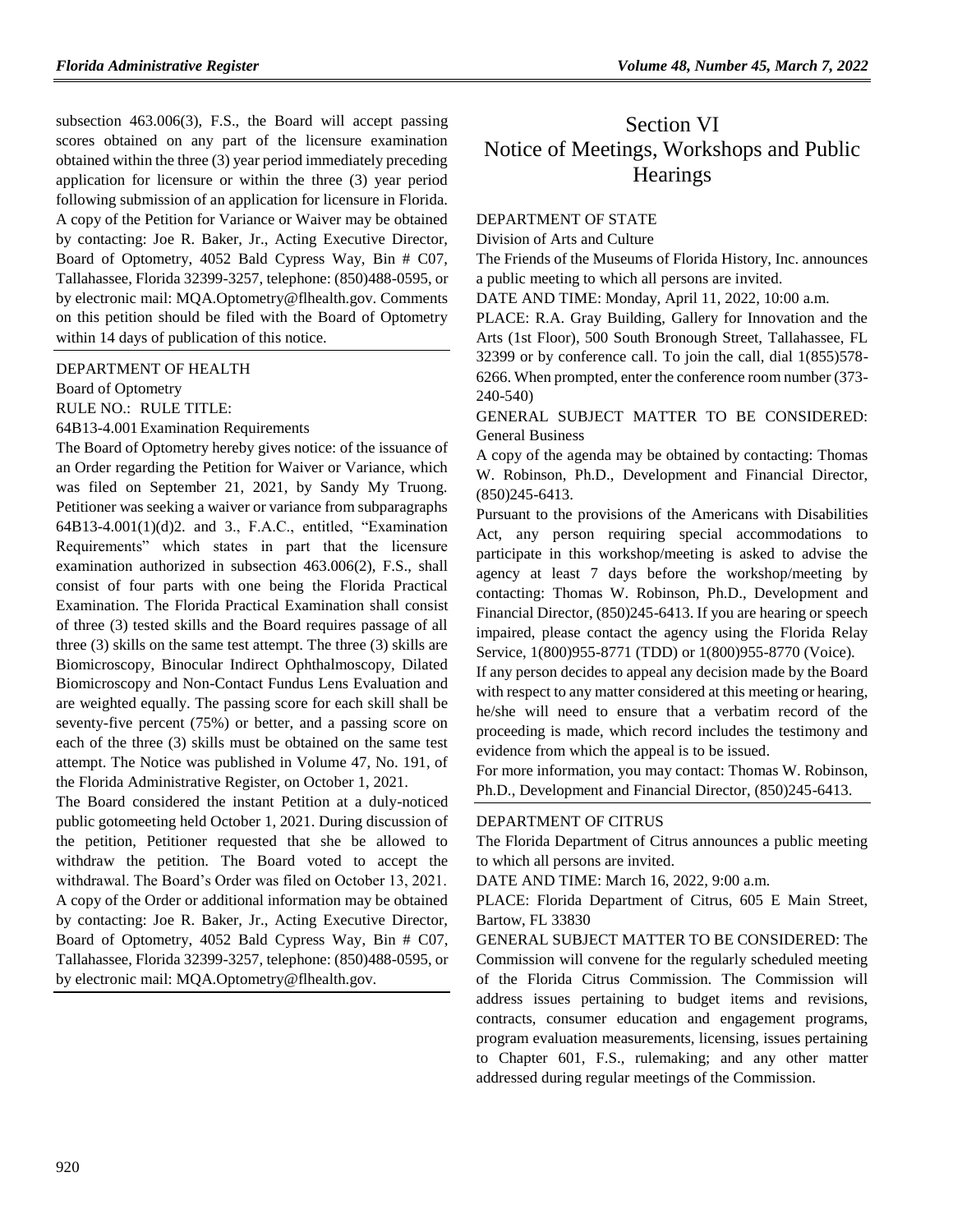A copy of the agenda may be obtained by contacting: Heather Anderson at handerson@citrus.myflorida.com or 1(863)537- 3950.

Pursuant to the provisions of the Americans with Disabilities Act, any person requiring special accommodations to participate in this workshop/meeting is asked to advise the agency at least 48 hours before the workshop/meeting by contacting: Kim Pittzer at kpittzer@citrus.myflorida.com or 1(863)537-3984. If you are hearing or speech impaired, please contact the agency using the Florida Relay Service, 1(800)955- 8771 (TDD) or 1(800)955-8770 (Voice).

If any person decides to appeal any decision made by the Board with respect to any matter considered at this meeting or hearing, he/she will need to ensure that a verbatim record of the proceeding is made, which record includes the testimony and evidence from which the appeal is to be issued.

### [REGIONAL PLANNING COUNCILS](https://www.flrules.org/gateway/department.asp?id=29)

[Treasure Coast Regional Planning Council](https://www.flrules.org/gateway/organization.asp?id=67)

The Treasure Coast and South Florida Regional Planning Councils announces a public meeting to which all persons are invited.

DATE AND TIME: March 18, 2022, 10:00 a.m.

PLACE: The Clayton E. Hutcheson Agricultural Services Center, 559 North Military Trail, West Palm Beach, Florida 33415

GENERAL SUBJECT MATTER TO BE CONSIDERED: This will be a discussion on various issues of regional importance and collaboration, including resiliency and water.

Attendees may include one or more board members, elected officials, municipal governments, and staff from the Treasure Coast and South Florida Regional Planning Councils; Palm Beach, Martin, St. Lucie, Indian River, Monroe, Miami-Dade, and Broward counties. Their respective Transportation Planning/Metropolitan Planning Organizations; Palm Beach, Martin, St. Lucie, Indian River, Monroe, Miami-Dade, and Broward municipal governments; South Florida Regional Transportation Authority; Southeast Florida Transportation Council; Florida Department of Environmental Protection; Florida Department of Transportation; and South Florida Water Management District.

A copy of the agenda may be obtained by contacting: The Treasure Coast Regional Planning Council, 421 SW Camden Avenue, Stuart, Florida 34994; lgulick@tcrpc.org, (772)221- 4060, or the South Florida Regional Planning Council, One Oakwood Boulevard, Suite 250, Hollywood, Florida 33020, klerch@sfrpc.com, (954)924-3653.

Pursuant to the provisions of the Americans with Disabilities Act, any person requiring special accommodations to participate in this workshop/meeting is asked to advise the agency at least 5 days before the workshop/meeting by

contacting: The Treasure Coast Regional Planning Council, 421 SW Camden Avenue, Stuart, Florida 34994, lgulick@tcrpc.org, (772)221-4060, or the South Florida Regional Planning Council, One Oakwood Boulevard, Suite 250, Hollywood, Florida 33020, klerch@sfrpc.com, (954)924-3653. If you are hearing or speech impaired, please contact the agency using the Florida Relay Service, 1(800)955-8771 (TDD) or 1(800)955- 8770 (Voice).

If any person decides to appeal any decision made by the Board with respect to any matter considered at this meeting or hearing, he/she will need to ensure that a verbatim record of the proceeding is made, which record includes the testimony and evidence from which the appeal is to be issued.

For more information, you may contact: The Treasure Coast Regional Planning Council, 421 SW Camden Avenue, Stuart, Florida 34994; lgulick@tcrpc.org, (772)221-4060, or the South Florida Regional Planning Council, One Oakwood Boulevard, Suite 250, Hollywood, Florida 33020, klerch@sfrpc.com, (954)924-3653.

#### [WATER MANAGEMENT DISTRICTS](https://www.flrules.org/gateway/department.asp?id=40)

[Southwest Florida Water Management District](https://www.flrules.org/gateway/organization.asp?id=123)

The Southwest Florida Water Management District (SWFWMD) announces a public meeting to which all persons are invited.

DATE AND TIME: Tuesday, March 22, 2022, 9:00 a.m.

PLACE: SWFWMD, 7601 US 301 North, Tampa, FL 33637

GENERAL SUBJECT MATTER TO BE CONSIDERED: Governing Board Meeting, Committee Meetings and Public Hearing: Consider SWFWMD business. All or part of this meeting may be conducted by means of communications media technology to permit maximum participation of Governing Board members.

A copy of the agenda may be obtained by contacting: WaterMatters.org – Boards, Meetings & Event Calendar, 1(800)423-1476 (FL only) or (352)796-7211.

Pursuant to the provisions of the Americans with Disabilities Act, any person requiring special accommodations to participate in this workshop/meeting is asked to advise the agency at least 5 days before the workshop/meeting by contacting: SWFWMD Human Resources Office, (352)796- 7211, ext. 4747, 1(800)423-1476 (FL only), ext. 4747 or TDD  $(FL \quad only) \quad 1(800)231-6103, \quad or \quad email$ ADACoordinator@WaterMatters.org. If you are hearing or speech impaired, please contact the agency using the Florida Relay Service, 1(800)955-8771 (TDD) or 1(800)955-8770 (Voice).

If any person decides to appeal any decision made by the Board with respect to any matter considered at this meeting or hearing, he/she will need to ensure that a verbatim record of the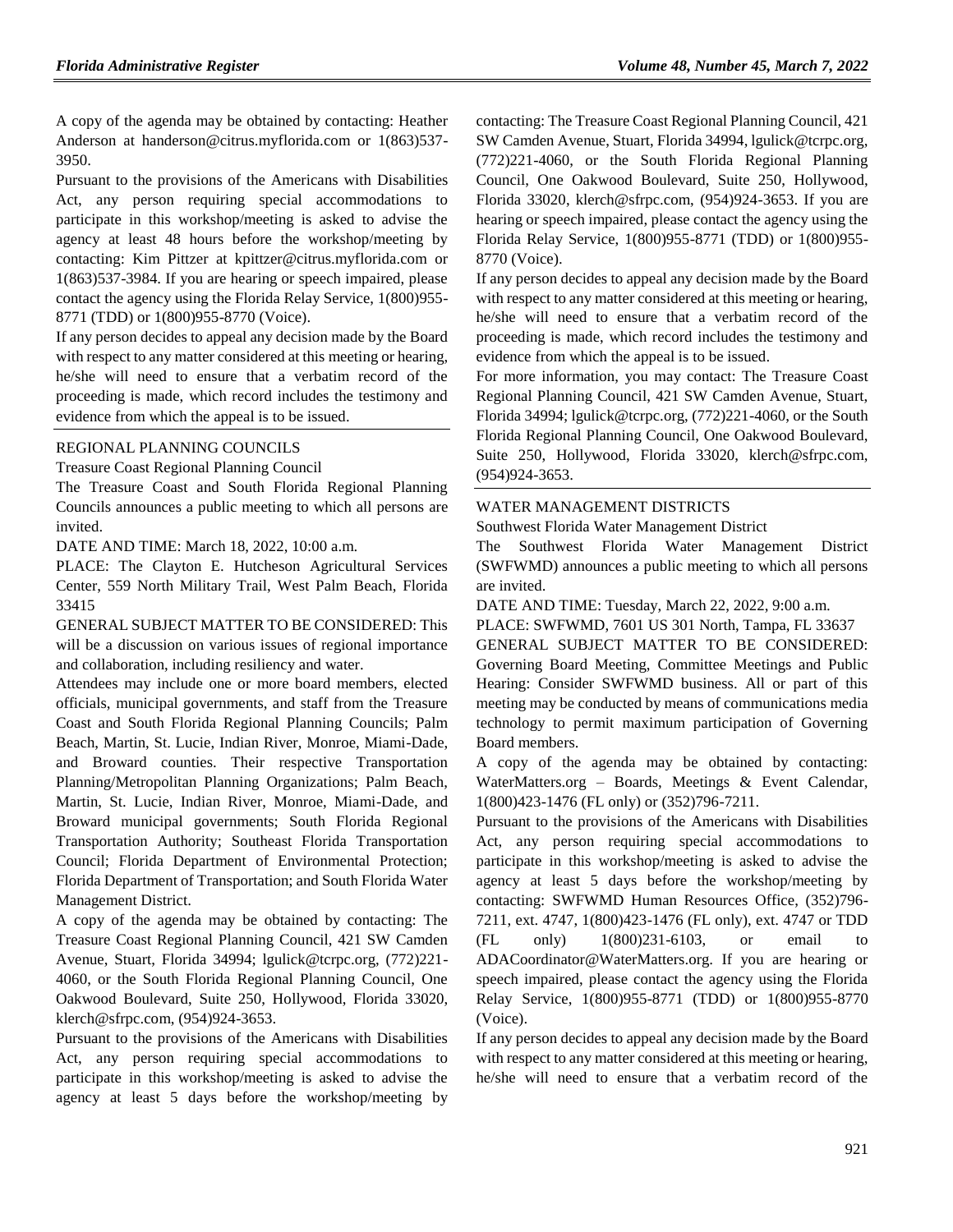proceeding is made, which record includes the testimony and evidence from which the appeal is to be issued.

For more information, you may contact: Lori.Manuel@WaterMatters.org; 1(800)423-1476 (FL only) or (352)796-7211, x4606 EXE0830.

#### [DEPARTMENT OF HEALTH](https://www.flrules.org/gateway/department.asp?id=64)

#### [Board of Pharmacy](https://www.flrules.org/gateway/organization.asp?id=307)

The Florida Board of Pharmacy, Joint Rules Committee announces a public meeting to which all persons are invited. DATE AND TIME: March 30, 2022, 12:30 p.m. ET

PLACE: 1(888)585-9008, Participant Code: 599-196-982(#) GENERAL SUBJECT MATTER TO BE CONSIDERED: General Business of the Joint Rules Committee.

A copy of the agenda may be obtained by contacting: www.floridaspharmacy.gov.

Pursuant to the provisions of the Americans with Disabilities Act, any person requiring special accommodations to participate in this workshop/meeting is asked to advise the agency at least 7 days before the workshop/meeting by contacting: (850)245-4474. If you are hearing or speech impaired, please contact the agency using the Florida Relay Service, 1(800)955-8771 (TDD) or 1(800)955-8770 (Voice).

If any person decides to appeal any decision made by the Board with respect to any matter considered at this meeting or hearing, he/she will need to ensure that a verbatim record of the proceeding is made, which record includes the testimony and evidence from which the appeal is to be issued.

For more information, you may contact: (850)245-4474.

#### [DEPARTMENT OF HEALTH](https://www.flrules.org/gateway/department.asp?id=64)

[Division of Environmental Health](https://www.flrules.org/gateway/organization.asp?id=335)

RULE NO.: RULE TITLE:

[64E-18.006](https://www.flrules.org/gateway/ruleNo.asp?id=64E-18.006) Suspension, Revocation, or Denial of **Certifications** 

The Department of Health, Bureau of Environmental Health announces a public meeting to which all persons are invited.

DATE AND TIME: March 30, 2022, 10:00 a.m.

PLACE: Virtual Meeting:

https://teams.microsoft.com/l/meetup-

join/19%3ameeting\_ZGVlYjQ1MGItZWM1YS00MDkxLTg wMzUtY2FiOWI3NDc0ZDgw%40thread.v2/0?context=%7b %22Tid%22%3a%2228cd8f80-3c44-4b27-81a0-

cd2b03a31b8d%22%2c%22Oid%22%3a%225e15b8f2-4be8- 4951-b908-d16d302d873c%22%7d

GENERAL SUBJECT MATTER TO BE CONSIDERED: This is a biannual general meeting of the Environmental Health Professional Advisory Board.

A copy of the agenda may be obtained by contacting: Michael Lawhorn, FL Dept. of Health, Bureau of Environmental Health, 4052 Bald Cypress Way, Mail Bin A08, Tallahassee, FL 323991710, by email: Michael.Lawhorn@flhealth.gov or by telephone: (850)901-6515.

Pursuant to the provisions of the Americans with Disabilities Act, any person requiring special accommodations to participate in this workshop/meeting is asked to advise the agency at least 3 days before the workshop/meeting by contacting: Michael Lawhorn by email at Michael.Lawhorn@flhealth.gov or by telephone at (850)901- 6515. If you are hearing or speech impaired, please contact the agency using the Florida Relay Service, 1(800)955-8771 (TDD) or 1(800)955-8770 (Voice).

#### [DEPARTMENT OF CHILDREN AND FAMILIES](https://www.flrules.org/gateway/department.asp?id=65)

The Department of Children and Families announces a public meeting to which all persons are invited.

DATE AND TIME: March 15, 2022, 2:00 p.m. – 3:30 p.m.

PLACE: Join Microsoft Teams Meeting: https://teams.microsoft.com/l/meetup-

join/19%3ameeting\_Yzg0YjNjNWQtNmE4ZC00MDYzLTg wMTQtNWRlZjM2NzdhOTlh%40thread.v2/0?context=%7b %22Tid%22%3a%22f70dba48-b283-4c57-8831-

cb411445a94c%22%2c%22Oid%22%3a%22ea757531-2da2- 4ccb-a2f7-3c3c60f5bf05%22%7d

GENERAL SUBJECT MATTER TO BE CONSIDERED: The Violence Against Women Act, Services\*Training\* Officers\* Prosecutors (STOP) grant program requires the completion of a STOP Implementation Plan (IP) every four years. The Steering Committee members are representative of the agencies required by Federal Statute 28 C.F.R. § 90.12(b)(7) to participate in the planning process.

A copy of the agenda may be obtained by contacting: Florida Department of Domestic Violence, Office of Domestic Violence, 2415 N. Monroe Street, E-100, Tallahassee, FL, 32303.

Pursuant to the provisions of the Americans with Disabilities Act, any person requiring special accommodations to participate in this workshop/meeting is asked to advise the agency at least 3 days before the workshop/meeting by contacting: Cynthia Rubenstein at Cynthia.rubenstein@myflfamilies.com. If you are hearing or speech impaired, please contact the agency using the Florida Relay Service, 1(800)955-8771 (TDD) or 1(800)955-8770 (Voice). If you are hearing or speech impaired, please contact the agency using the Florida Relay Service, 1(800)955-8771 (TDD) or 1(800)955-8770 (Voice).

For more information, you may contact: Cynthia Rubenstein at Cynthia.rubenstein@myflfamilies.com.

### [DEPARTMENT OF ECONOMIC OPPORTUNITY](https://www.flrules.org/gateway/department.asp?id=73) [Division of Community Development](https://www.flrules.org/gateway/organization.asp?id=1066)

The Florida Department of Economic Opportunity announces a public meeting to which all persons are invited.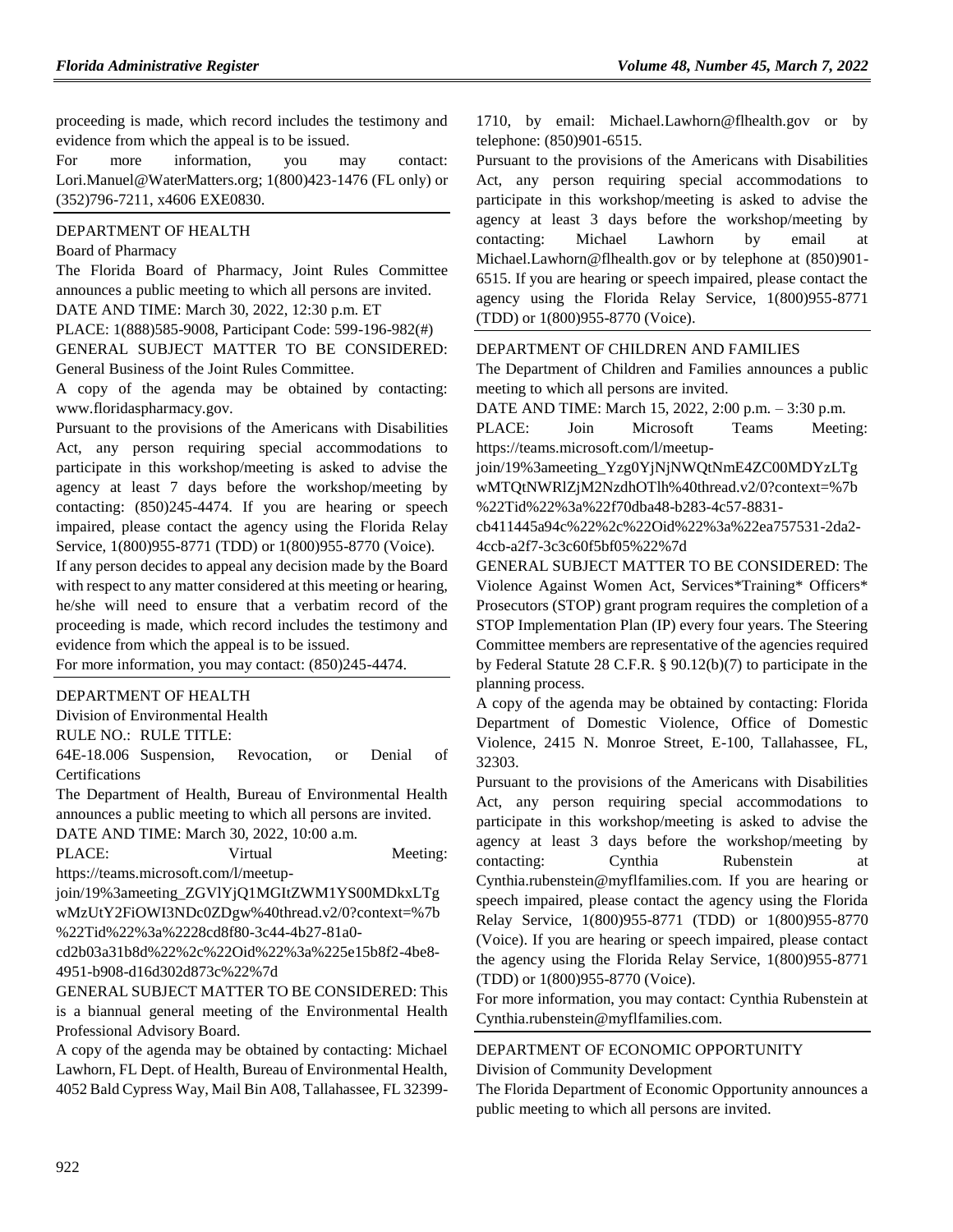DATE AND TIME: Monday, March 7, 2022, 10:00 a.m.

PLACE: Florida Department of Economic Opportunity, Caldwell Building, 107 E. Madison Street, Tallahassee, Florida 32399-4120, Third Floor, Conference Room 320

GENERAL SUBJECT MATTER TO BE CONSIDERED: Issue 48/42 (Meeting Cancellation)

The Florida Department of Economic Opportunity will be conducting a meeting with the Weatherization Assistance Program (WAP) Policy Advisory Council (PAC) for the development of the WAP State Plan for Program Year 2022-23, which will be submitted to the United States Department of Energy on Friday, April 29, 2022.

The Department of Economic Opportunity will reschedule this meeting and communicate the new date and location sometime in the near future. Notice of the rescheduled meeting will be published in the Florida Administrative Register.

APPEALS INFORMATION: If a person decides to appeal any decision of the Florida Department of Economic Opportunity (DEO) with respect to any matter considered at the public meeting, they will need to ensure that a verbatim record of the proceeding is made, which includes the testimony and evidence from which the appeal is to be issued

A copy of the agenda may be obtained by contacting: Ms. Alma Valencia, Community Program Manager (WAP), Bureau of Economic Self-Sufficiency, 107 East Madison Street, MSC 400, Tallahassee, Florida 32399-4120. Copies may also be obtained by calling (850)717-8450 or emailing Alma.Valencia@deo.myflorida.com.

Pursuant to the provisions of the Americans with Disabilities Act, any person requiring special accommodations to participate in this workshop/meeting is asked to advise the agency at least 5 days before the workshop/meeting by contacting: Ms. Alma Valencia, Community Program Manager (WAP), Bureau of Economic Self-Sufficiency, 107 East Madison Street, MSC 400, Tallahassee, Florida 32399-4120. Copies may also be obtained by calling (850)717-8450 or emailing Alma.Valencia@deo.myflorida.com. If you are hearing or speech impaired, please contact the agency using the Florida Relay Service, 1(800)955-8771 (TDD) or 1(800)955- 8770 (Voice).

#### [DEPARTMENT OF CHILDREN AND FAMILIES](https://www.flrules.org/gateway/department.asp?id=65)

The Department of Children and Families announces a public meeting to which all persons are invited.

DATE AND TIME: March 11, 2022, 11:00 a.m.

PLACE: 1002 E Palm Avenue, Tampa, FL 33605 and via Zoom:

https://us02web.zoom.us/j/2338866228?pwd=S3BMU3hkTFF meFFNQU5taksyYmp5dz09

Meeting ID: 233 886 6228, Passcode: 920014

#### GENERAL SUBJECT MATTER TO BE CONSIDERED: Ongoing Hillsborough Community Alliance business.

A copy of the agenda may be obtained by contacting: Ilka Suda at 1(813)337-5805 or ilka.suda@myflfamilies.com.

Pursuant to the provisions of the Americans with Disabilities Act, any person requiring special accommodations to participate in this workshop/meeting is asked to advise the agency at least 5 days before the workshop/meeting by contacting: Ilka Suda at 1(813)337-5805 or ilka.suda@myflfamilies.com. If you are hearing or speech impaired, please contact the agency using the Florida Relay Service, 1(800)955-8771 (TDD) or 1(800)955-8770 (Voice).

#### [FLORIDA INSURANCE GUARANTY ASSOC., INC.](https://www.flrules.org/gateway/organization.asp?id=686)

The FIGA Board of Directors' announces a public meeting to which all persons are invited.

DATE AND TIME: March 8, 2022, 3:00 p.m.

PLACE: Conference Call

GENERAL SUBJECT MATTER TO BE CONSIDERED: The Board will be meeting to discuss general matters of the Association. The agenda will include but not limited to: Proposed Modification to Future Assessment.

A copy of the agenda may be obtained by contacting: Susan Ferguson, (850)386-9200.

Pursuant to the provisions of the Americans with Disabilities Act, any person requiring special accommodations to participate in this workshop/meeting is asked to advise the agency at least 3 days before the workshop/meeting by contacting: Susan Ferguson, (850)386-9200. If you are hearing or speech impaired, please contact the agency using the Florida Relay Service, 1(800)955-8771 (TDD) or 1(800)955-8770 (Voice).

#### [FLORIDA BIRTH-RELATED NEUROLOGICAL INJURY](https://www.flrules.org/gateway/organization.asp?id=804)  [COMPENSATION ASSOCIATION](https://www.flrules.org/gateway/organization.asp?id=804)

The Florida Birth-Related Neurological Injury Compensation Association announces a telephone conference call to which all persons are invited.

DATE AND TIME: March 17, 2022, 10:00 a.m. – 2:00 p.m. PLACE: Zoom Conference Call

GENERAL SUBJECT MATTER TO BE CONSIDERED: General

A copy of the agenda may be obtained by contacting: NA

#### [AIM ENGINEERING](https://www.flrules.org/gateway/organization.asp?id=1034)

The Florida Department of Transportation, District Seven announces a hearing to which all persons are invited.

DATE AND TIMES: Thursday, March 24, 2022, 5:30 p.m. – 7:30 p.m.; Formal Portion, 6:30 p.m.

PLACE: FDOT District Seven headquarters, 11201 N. McKinley Dr, Tampa, FL 33612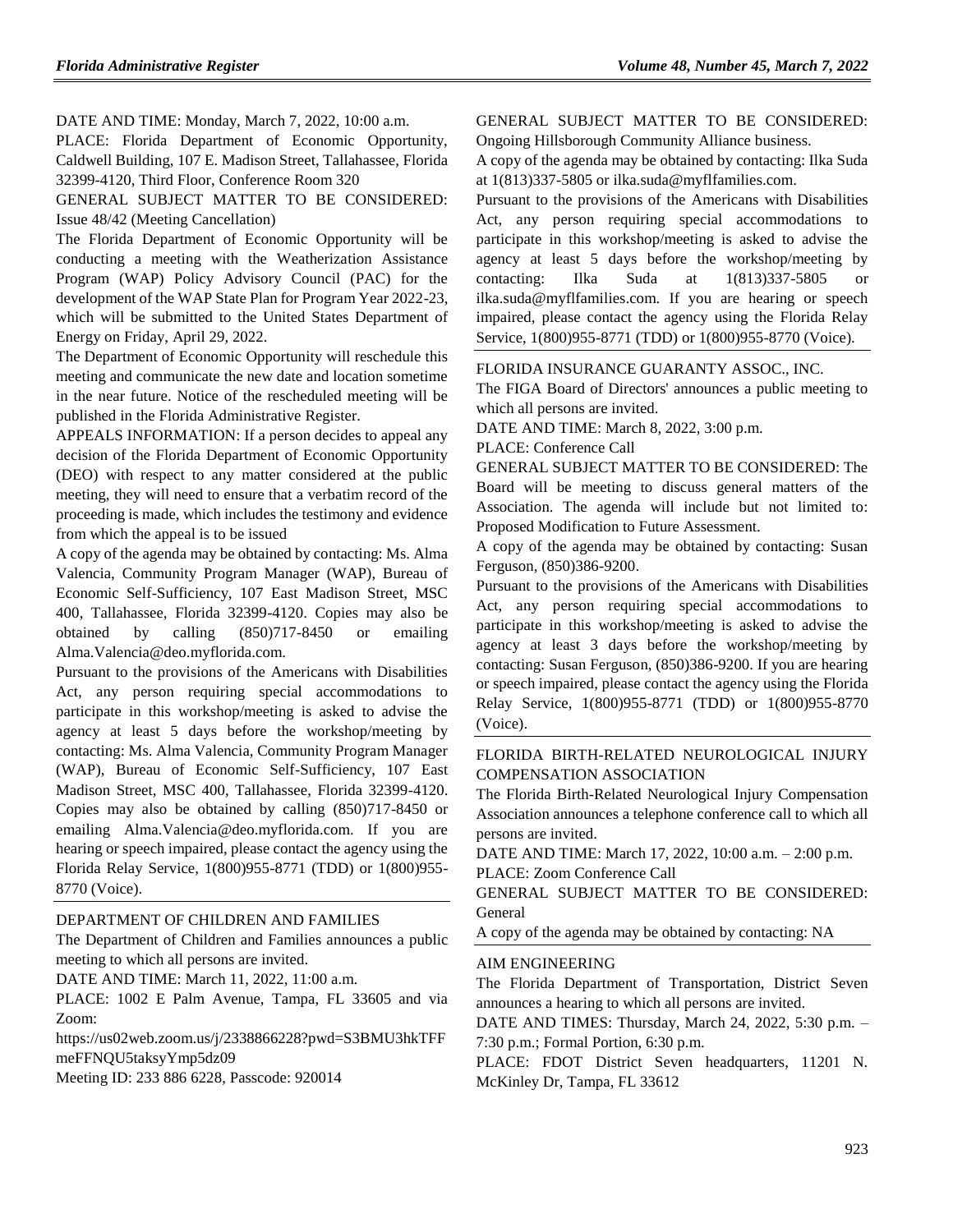GENERAL SUBJECT MATTER TO BE CONSIDERED: The Florida Department of Transportation (FDOT) District Seven is conducting a Project Development and Environment (PD&E) study along US Highway 301 (US 301) in Hillsborough and Pasco Counties to determine alternative roadway improvements along the corridor. The study limits are from Fowler Avenue (SR 582) in Hillsborough County to SR 56 in Pasco County, a distance of approximately 13.1 miles. This public hearing is being offered in-person, with an option to attend virtually, to give interested persons an opportunity to express their views concerning the location, conceptual design, and social, economic, and environmental effects of the proposed improvements. The public hearing is being held on Thursday, March 24, 2022, at the FDOT District Seven headquarters, 11201 N. McKinley Drive, Tampa, FL 33612. The hearing will begin as an open house at 5:30 p.m. with a formal presentation at 6:30 p.m., followed by a public comment period. A continuous video presentation will be shown to provide general information about the existing conditions, recommended improvements, and the PD&E process.

The public hearing is being conducted in-person with an option to attend virtually to present information to and receive public input from interested persons regarding the proposed improvements to US 301. Citizens who choose to attend the virtual hearing session must do so through a computer, tablet, or smartphone via GoToWebinar (a call-in number will not be available). Virtual attendees must register online at the project website: https://active.fdotd7studies.com/us301/fowler-tosr56/.

Beginning at 5:30 p.m., the public hearing begins with an informal open house, where the public can view the draft recommended alternative plans on aerial photographs, ask questions, and provide comments to FDOT representatives. The formal public hearing begins at 6:30 p.m. with the public comment period for those who wish to make a formal public comment. Following the formal portion, the informal open house will resume until 7:30 p.m. Persons wishing to submit statements, in place of or in addition to oral statements, may do so at the hearing or by sending them to Kirk Bogen, P.E., Environmental Management Engineer, FDOT District Seven, 11201 N. McKinley Drive, MS 7-500, Tampa, FL 33612 or provide them on the "Send us your comments" page on the project website at https://active.fdotd7studies.com/us301/fowler-to-sr56/. All

exhibits or statements postmarked on or before April 4, 2022, will become part of the official public hearing record.

Draft project documents will be available for review from March 3, 2022, to April 4, 2022, at

• Thonotosassa Branch Library, 10715 Main St, Thonotosassa, FL 33592 – Library hours are from 10:00 a.m. – 6:00 p.m. Monday through Saturday

• Zephyrhills Public Library, 5347 8th St, Zephyrhills, FL 33542 – Library hours are from 9:00 a.m. – 6:00 p.m. Tuesday through Thursday and  $9:00$  a.m.  $-5:00$  p.m. on Fridays

• FDOT District Seven headquarters, 11201 N. McKinley Drive, Tampa, FL 33612. Hours are from 8:00 a.m. – 5:00 p.m. Monday through Friday

The design concepts, display boards, and video presentation from the in-person session will be available for review online starting on March 21, 2022, at https://active.fdotd7studies.com/us301/fowler-to-sr56/.

Public participation is solicited without regard to race, color, national origin, age, sex, religion, disability, or family status. Persons who require special accommodations under the Americans with Disabilities Act or persons who require translation services (free of charge) should contact Jensen Hackett, District Seven Title VI Coordinator at 1(813)975-6283 or by email at Jensen.Hackett@dot.state.fl.us at least seven days prior to the hearing.

A copy of the agenda may be obtained by contacting: Amber Russo, P.E., Project Manager, at 1(813)975-6260 or visit the project website at a vertex at a vertex  $\alpha$  at a vertex  $\alpha$  at a vertex  $\alpha$  at a vertex  $\alpha$  at a vertex  $\alpha$  vertex  $\alpha$  vertex  $\alpha$  vertex  $\alpha$  vertex  $\alpha$  vertex  $\alpha$  vertex  $\alpha$  vertex  $\alpha$  vertex  $\alpha$  vertex  $\alpha$  v

https://active.fdotd7studies.com/us301/fowler-to-sr56/.

Pursuant to the provisions of the Americans with Disabilities Act, any person requiring special accommodations to participate in this workshop/meeting is asked to advise the agency at least 7 days before the workshop/meeting by contacting: Jensen Hackett, District Seven Title VI Coordinator at 1(813)975-6283 or by email at Jensen.Hackett@dot.state.fl.us. If you are hearing or speech impaired, please contact the agency using the Florida Relay Service, 1(800)955-8771 (TDD) or 1(800)955-8770 (Voice). For more information, you may contact: Amber Russo, P.E.,

Project Manager, at 1(813)975-6260 or visit the project website at https://active.fdotd7studies.com/us301/fowler-to-sr56/.

#### QUEST CORPORATION OF AMERICA, INC.

This notice has nothing to do with any rule or rulemaking process.

The Central Florida Expressway Authority (CFX) announces a public hearing to which all persons are invited.

DATE AND TIME: Thursday, March 31, 2022, 5:30 p.m. – 7:30 p.m.

PLACE: The public hearing is being held in-person and virtually.

In-Person Meeting: Wekiva High School, 2501 N Hiawassee Road Apopka, FL

5:30 p.m. – 6:30 p.m., School's cafeteria, Open house where the public may view the exhibits, ask questions, and provide comments.

6:30 p.m. – 7:30 p.m., School's auditorium, Formal presentation and public comment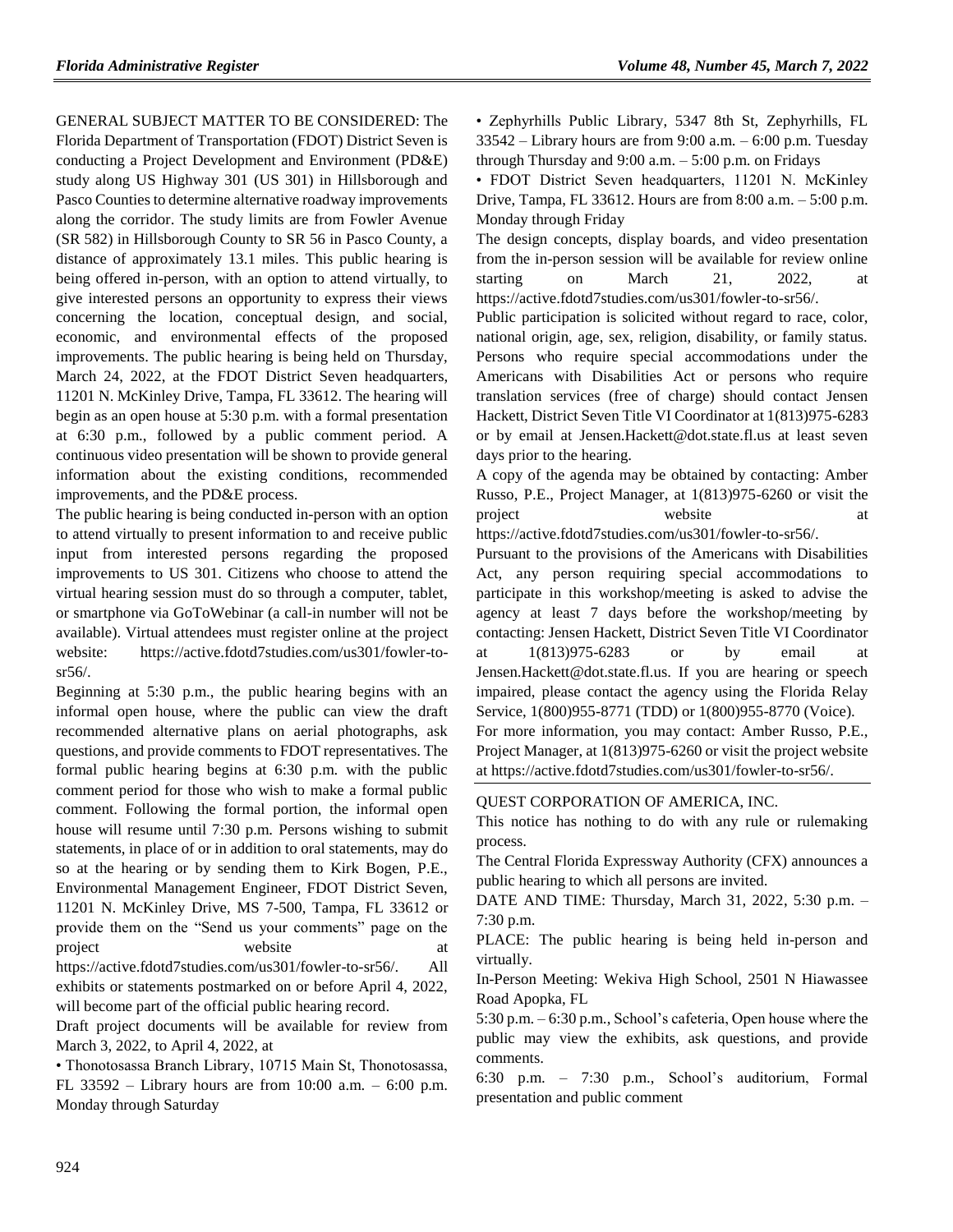Virtual Meeting: Please pre-register at [bit.ly/SR414ExtMtgMar2022](https://event.on24.com/eventRegistration/EventLobbyServletV2?target=lobby20V2.jsp&eventid=3652226&sessionid=1&format=fhvideo1&key=96C9D6F3BC49E0FFDBE73D0303FE4BE5&eventuserid=513136714) (Link is case sensitive.), 5:30 p.m. – 7:00 p.m.

View presentation, ask questions, and submit comment via the online meeting platform.

GENERAL SUBJECT MATTER TO BE CONSIDERED: Project No. 414-227

Project Description: CFX Project Development and Environment (PD&E) Study, SR 414 Expressway Extension

The Central Florida Expressway Authority is holding a Public Hearing regarding the SR 414 Expressway Extension study on Thursday, March 31, 5:30 p.m. – 7:30 p.m., at Wekiva High School, and virtually

The Public Hearing will provide meeting attendees time to view information about the study and ask questions before the formal presentation and public comment. All comments received or postmarked by April 11, 2022 will become part of the hearing record. A court reporter will be present at the in-person hearing to record a formal transcript.

The SR 414 Expressway Extension Project Development and Environment (PD&E) Study is assessing the feasibility of an elevated expressway extension of the tolled SR 414/John Land Apopka Expressway along SR 414/Maitland Boulevard from US 441/Orange Blossom Trail to SR 434/Forest City Road.

This study has considered alternatives for this 2.3-mile project, which would provide a direct connection between SR 414 and Interstate 4, while maintaining existing local travel lanes. 

The study documents will be available for public viewing from February 28, 2022 through April 12, 2022 at the following locations: Central Florida Expressway Authority, 4974 ORL Tower Road, Orlando, FL 32807, Monday – Friday, 8:00 a.m. – 5:00 p.m.

Seminole State College – Altamonte Springs Campus Library, 850 South State Road 434, Altamonte Springs, FL 32714, Monday – Thursday, 9:00 a.m. – 8:30 p.m.; Friday, 9:00 a.m. – 4:30 p.m.

For additional information or with questions, please contact Kathy Putnam, Public Involvement Coordinator, by phone at (407)802-3210, or by email at [ProjectStudies@CFXway.com](mailto:ProjectStudies@CFXway.com) or visit the study webpage at [https://bit.ly/3jZfoNa.](https://bit.ly/3jZfoNa)

Public participation is solicited without regard to race, color, national origin, age, sex, religion, disability, or family status. Persons who require accommodations under the Americans with Disabilities Act or persons who require translation services, free of charge, should contact Ms. Putnam as noted above at least seven (7) days prior to the meeting.

Section VII Notice of Petitions and Dispositions Regarding Declaratory Statements

## NONE

# Section VIII Notice of Petitions and Dispositions Regarding the Validity of Rules

Notice of Petition for Administrative Determination has been filed with the Division of Administrative Hearings on the following rules:

## WKDR II, INC., vs. DEPARTMENT OF REVENUE, CASE NO.: 21-1488RX; RULE NO.: 12-6.003

Notice of Disposition of Petition for Administrative Determination has been filed with the Division of Administrative Hearings on the following rules:

# **NONE**

Section IX Notice of Petitions and Dispositions Regarding Non-rule Policy Challenges

## NONE

Section X Announcements and Objection Reports of the Joint Administrative Procedures **Committee** 

# **NONE**

Section XI Notices Regarding Bids, Proposals and Purchasing

## [DEPARTMENT OF ENVIRONMENTAL PROTECTION](https://www.flrules.org/gateway/department.asp?id=62)

DEP ITB 2022013 – 2022 25' Standard Cabin Vessel The Florida Department of Environmental Protection is requesting Bids for a 2022 25' Standard Cabin Vessel for use at the John Pennekamp Coral Reef State Park. The Department will post notice of any changes or additional meeting(s) on the Vendor Bid System (VBS) in accordance with subsection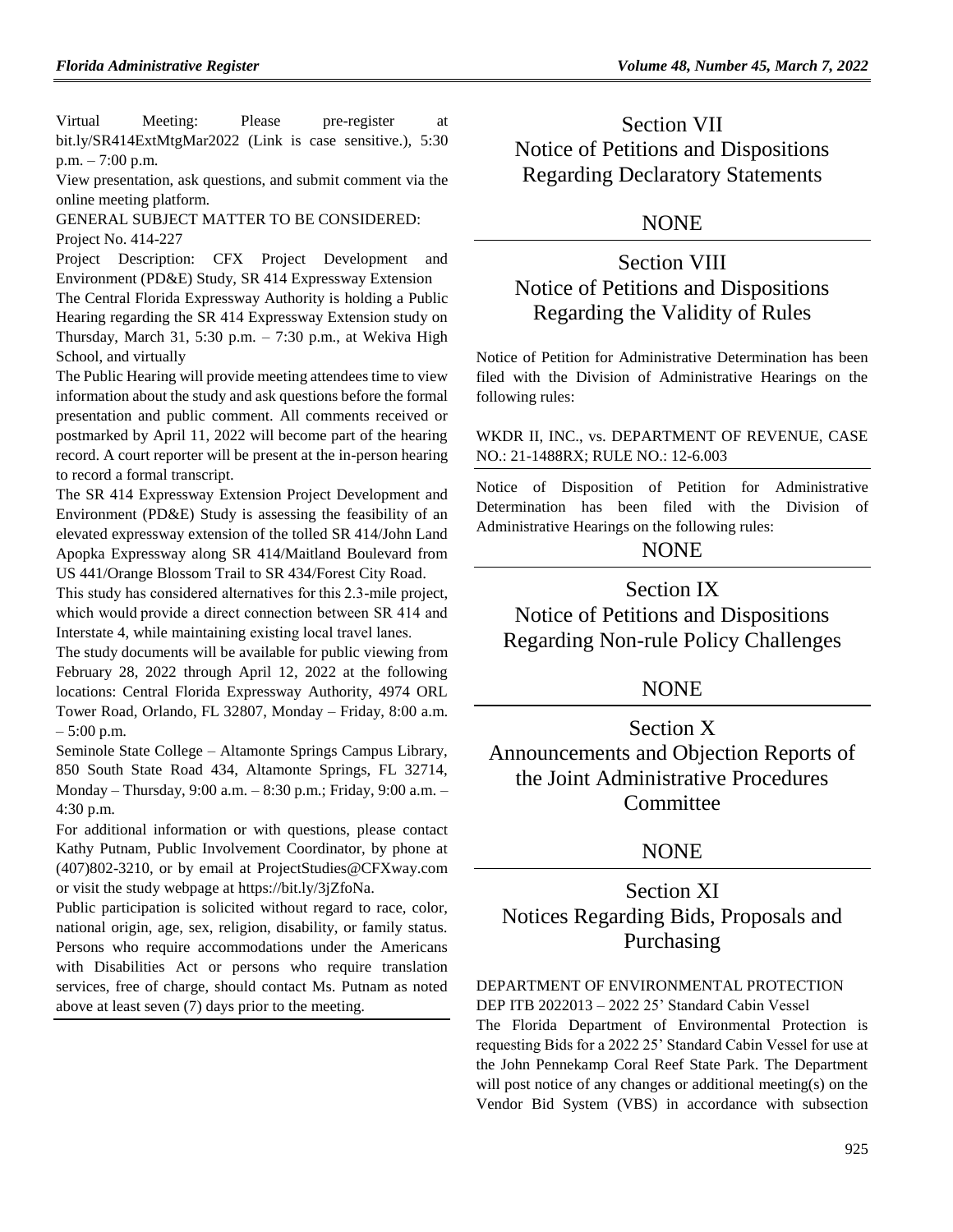287.042(3), Florida Statutes, and will not re-advertise any notice in the Florida Administrative Register (FAR). Access the VBS at:

[http://www.myflorida.com/apps/vbs/vbs\\_www.main\\_menu.](http://www.myflorida.com/apps/vbs/vbs_www.main_menu)

[EARLY LEARNING COALITION OF NORTHWEST](https://www.flrules.org/gateway/organization.asp?id=1284)  [FLORIDA, INC.](https://www.flrules.org/gateway/organization.asp?id=1284)

REQUEST FOR PROPOSALS ("RFP")-COALITION WORKFORCE INITIATIVES PUBLIC AWARNESS CAMPAIGN #ELCNWF 2022-02

The Early Learning Coalition of Northwest Florida, Inc. ("Coalition"), is announcing its interest in procuring the services of a qualified marketing agency for a public awareness campaign. The Request for Proposals (RFP) package will be available by March 7, 2022, on the Coalition's website, [www.elcnwf.org.](http://www.elcnwf.org/) Submissions are due by March 18, 2022, 1:00 p.m. CT. This RFP Sponsored by the Early Learning Coalition of Northwest Florida and the State of Florida, Division of Early Learning.

The Coalition receives 100% of public support funding for the State of Florida, Division of Early Learning (DEL). The funding received from DEL is derived from both federal and state sources. The percentage of public support funding to facilitate the resulting contract form the RFP will be 100% derived from federal sources.

# Section XII Miscellaneous

### [DEPARTMENT OF STATE](https://www.flrules.org/gateway/department.asp?id=1)

Index of Administrative Rules Filed with the Secretary of State Pursuant to subparagraph  $120.55(1)(b)6. - 7$ ., F.S., the below list of rules were filed in the Office of the Secretary of State between 3:00 p.m., Monday, February 28, 2022 and 3:00 p.m., Friday, March 4, 2022.

| Rule No.     | <b>File Date</b> | <b>Effective</b><br><b>Date</b> |
|--------------|------------------|---------------------------------|
| $6M-4.610$   | 2/28/2022        | 3/20/2022                       |
| 61A-4.009    | 3/2/2022         | 3/22/2022                       |
| 61G15-19.008 | 3/3/2022         | 3/23/2022                       |
| 61G15-32.004 | 3/3/2022         | 3/23/2022                       |
| 61G15-32.008 | 3/3/2022         | 3/23/2022                       |
| 65C-28.022   | 2/28/2022        | 3/20/2022                       |
| 68A-20.005   | 3/2/2022         | 3/22/2022                       |

## **LIST OF RULES AWAITING LEGISLATIVE APPROVAL SECTIONS 120.541(3), 373.139(7) AND/OR 373.1391(6), FLORIDA STATUTES**

| Rule No.      | <b>File Date</b> | <b>Effective</b> |
|---------------|------------------|------------------|
|               |                  | Date             |
| 5K-4.020      | 12/10/2021       | **/**/****       |
| 5K-4.035      | 12/10/2021       | **/**/****       |
| 5K-4.045      | 12/10/2021       | **/**/****       |
| 60FF1-5.009   | 7/21/2016        | **/**/****       |
| 60P-1.003     | 12/8/2021        | **/**/****       |
| 60P2.002      | 11/5/2019        | **/**/****       |
| $60P - 2.003$ | 11/5/2019        | **/**/****       |
| 62-600.405    | 11/16/2021       | **/**/****       |
| 62-600.705    | 11/16/2021       | **/**/****       |
| 62-600.720    | 11/16/2021       | **/**/****       |
| 64B8-10.003   | 12/9/2015        | **/**/****       |
| 69L-7.020     | 10/22/2021       | **/**/****       |

### [DEPARTMENT OF HIGHWAY SAFETY AND MOTOR](https://www.flrules.org/gateway/department.asp?id=15)  [VEHICLES](https://www.flrules.org/gateway/department.asp?id=15)

[Division of Motor Vehicles](https://www.flrules.org/gateway/organization.asp?id=42)

Establishment of RC Hill Motorsports, LLC, line-make HOND Notice of Publication for a New Point

Franchise Motor Vehicle Dealer in a County of More than 300,000 Population

Pursuant to Section 320.642, Florida Statutes, notice is given that American Honda Motor Co. Inc., intends to allow the establishment of RC Hill Motorsports, LLC, as a dealership for the sale of motorcycles manufactured by American Honda Motor Co, Inc., (line-make HOND) at 1620 Goldenrod Road, Orlando, (Orange County), Florida 32807, on or after April 6, 2022.

The name and address of the dealer operator(s) and principal investor(s) of RC Hill Motorsports, LLC are dealer operator(s): RC Hill, 1451 Shady Meadow Lane, Deland, Florida 32724; principal investor(s): RC Hill, 1451 Shady Meadow Lane, Deland, Florida 32724. Melinda Hill, 1451 Shady Meadow Lane, Deland, Florida 32724.

The notice indicates intent to establish the new point location in a county of more than 300,000 population, according to the latest population estimates of the University of Florida, Bureau of Economic and Business Research.